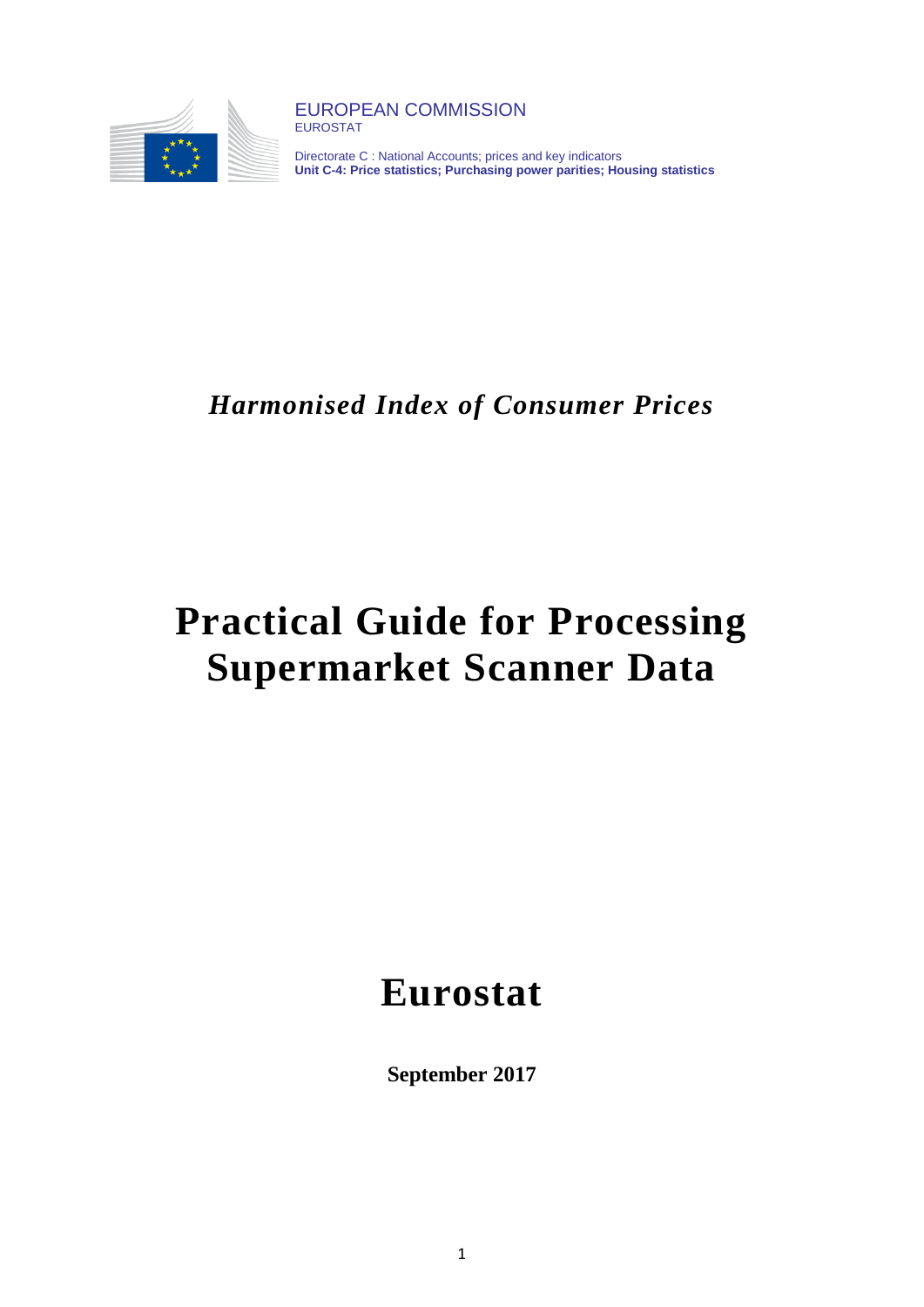## **Table of Contents**

| 1.               |  |
|------------------|--|
| 2.               |  |
| 2.1.             |  |
| 2.2.             |  |
| 2.3.             |  |
| 2.4.             |  |
| 3.               |  |
| 3.1.             |  |
| 3.2.             |  |
| 3.3.             |  |
| $\overline{4}$ . |  |
| 5.               |  |
| 6.               |  |
| 7.               |  |
| 7.1.             |  |
| 7.2.             |  |
| 7.3.             |  |
| 7.4.             |  |
| 8.               |  |
| 8.1.             |  |
| 8.2.             |  |
| 8.3.             |  |
| 9.               |  |
| 9.1.             |  |
| 9.2.             |  |
| 9.3.             |  |

For inquires please contact estat-price-statistics@ec.europa.eu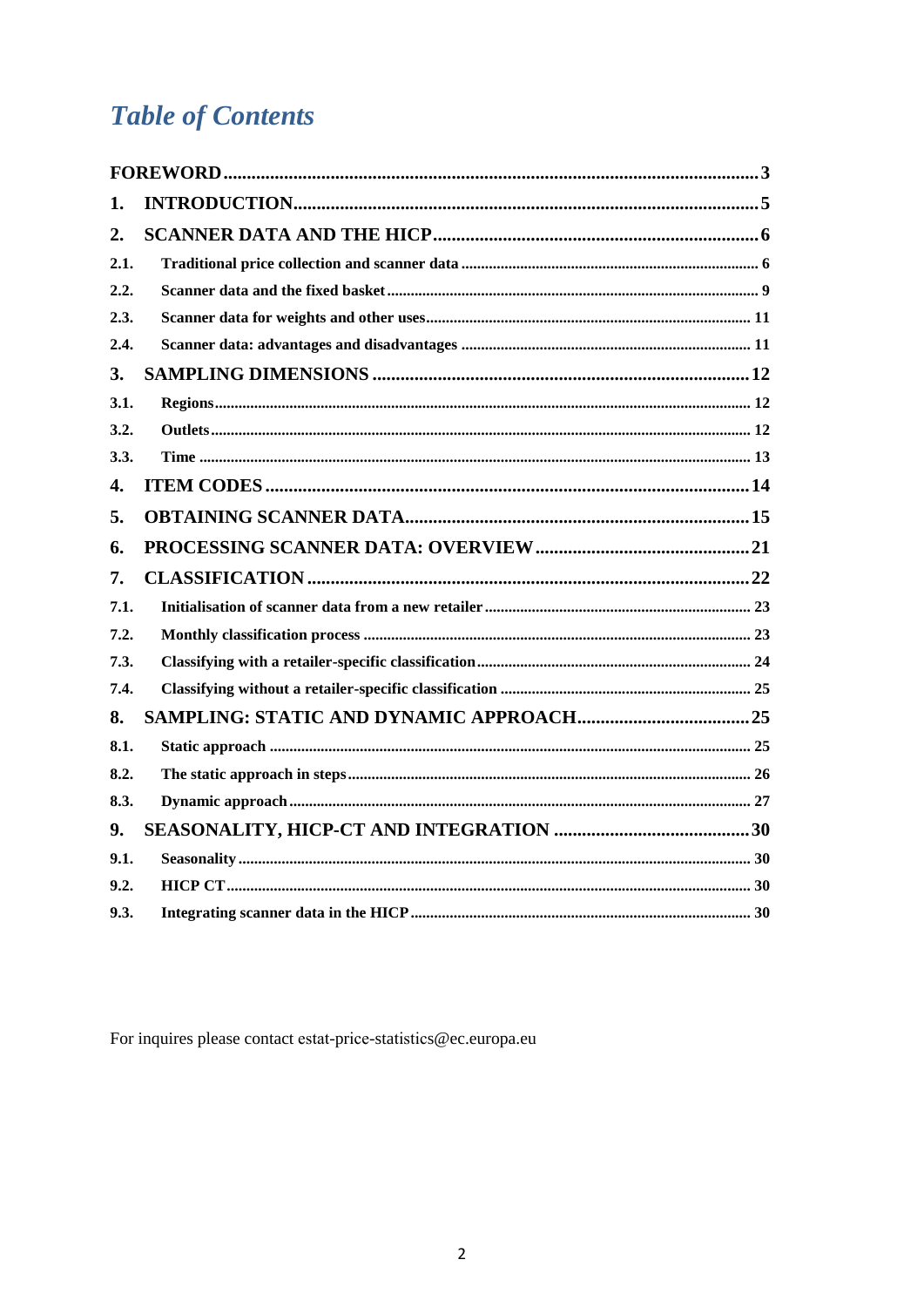## <span id="page-2-0"></span>*Foreword*

Scanner data is a relatively new data source for consumer price statistics. A fifth of EU countries use such data already, several are likely to start using it within a few years, and others are considering doing so.

When EU countries start using scanner data, they generally start with data from supermarkets. Therefore this practical guide deals with the use of scanner data for the range of food, beverages and personal and home care products generally available in supermarkets, in short: scanner data for supermarkets. This means it will also be useful for chemists' shops and other retailers selling this type of goods.

The guide does not deal with processing scanner data for goods like clothing and electronics, where the assortment changes very frequently.

The methods described in this guide should not be applied to volatile categories of goods like clothing. The methods outlined here assume a degree of stability in the assortments available in supermarkets, which means that the goods' Global Trade Item Numbers (GTINs) or other item codes remain valid for longer periods of time.

### **Why have a practical guide?**

Firstly, it is **Eurostat's responsibility** to ensure that the Harmonised Indexes of Consumer Prices (HICPs) of EU countries are comparable. Using scanner data risks introducing incomparability if national statistical institutes (NSIs) develop their own methods for processing the data. As more NSIs want to start using scanner data, it makes sense to learn from others and align practices with current best practice. This will reduce the risk of incomparability.

Secondly, Eurostat supports the **modernisation of price statistics**, the aim being to ensure that price collection methods remain appropriate in a world of increasingly dynamic markets for consumer goods, dynamic pricing and ingenious ways of providing discounts. The use of scanner data is a partial response to these challenges. This guide is one form of support, in addition to holding regular meetings and workshops.

Thirdly, Eurostat hopes that the guide will give **users** some insight into the complexity of using scanner data for the HICP and the issues involved.

#### **Why now?**

A few NSIs have been using supermarket scanner data for many years, and methods have emerged that provide reliable indices for supermarkets. The methods will be described in this guideline<sup>1</sup>. As more NSIs want to start using scanner data, the time seems ripe for a practical guide.

 $\overline{a}$  $<sup>1</sup>$  New methods including multilateral ones are currently being explored to process scanner data. These methods</sup> and the discussion on them have not yet matured sufficiently for the results to be included in this document.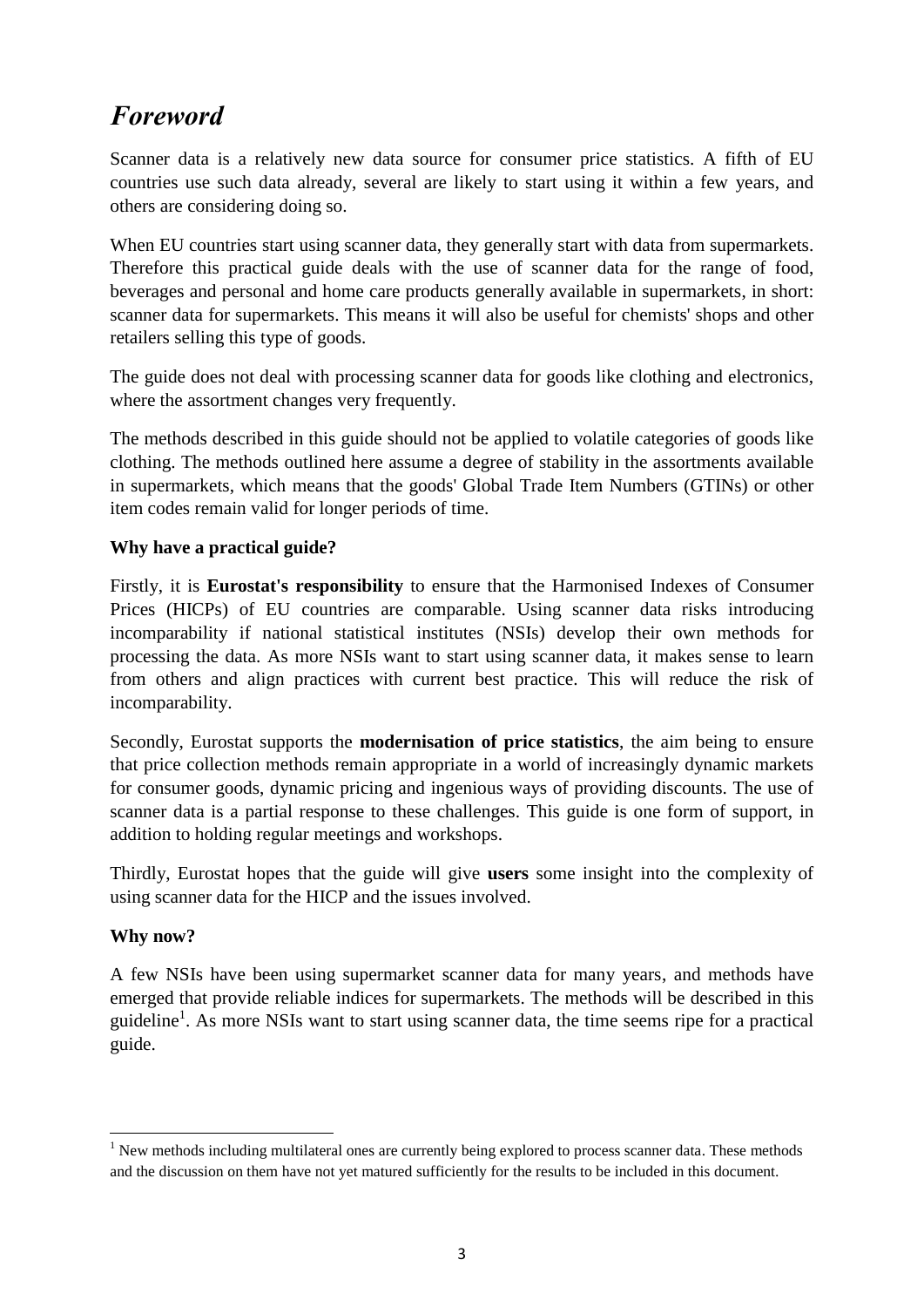The second reason is that current legislation does not explicitly deal with the use of scanner data. After the recent adoption of a new framework regulation<sup>2</sup>, implementing acts will have to be drawn up that should also cover scanner data. This guide is designed to provide practical background information for the drafting process.

This guide describes the situation in 2017. It will need to be updated as the use of scanner data develops and broadens.

We hope the guide will help speed up the process of using scanner data and ensure comparability among the national HICPs.

l

 $2$  Regulation (EU) 2016/792 of the European Parliament and of the Council.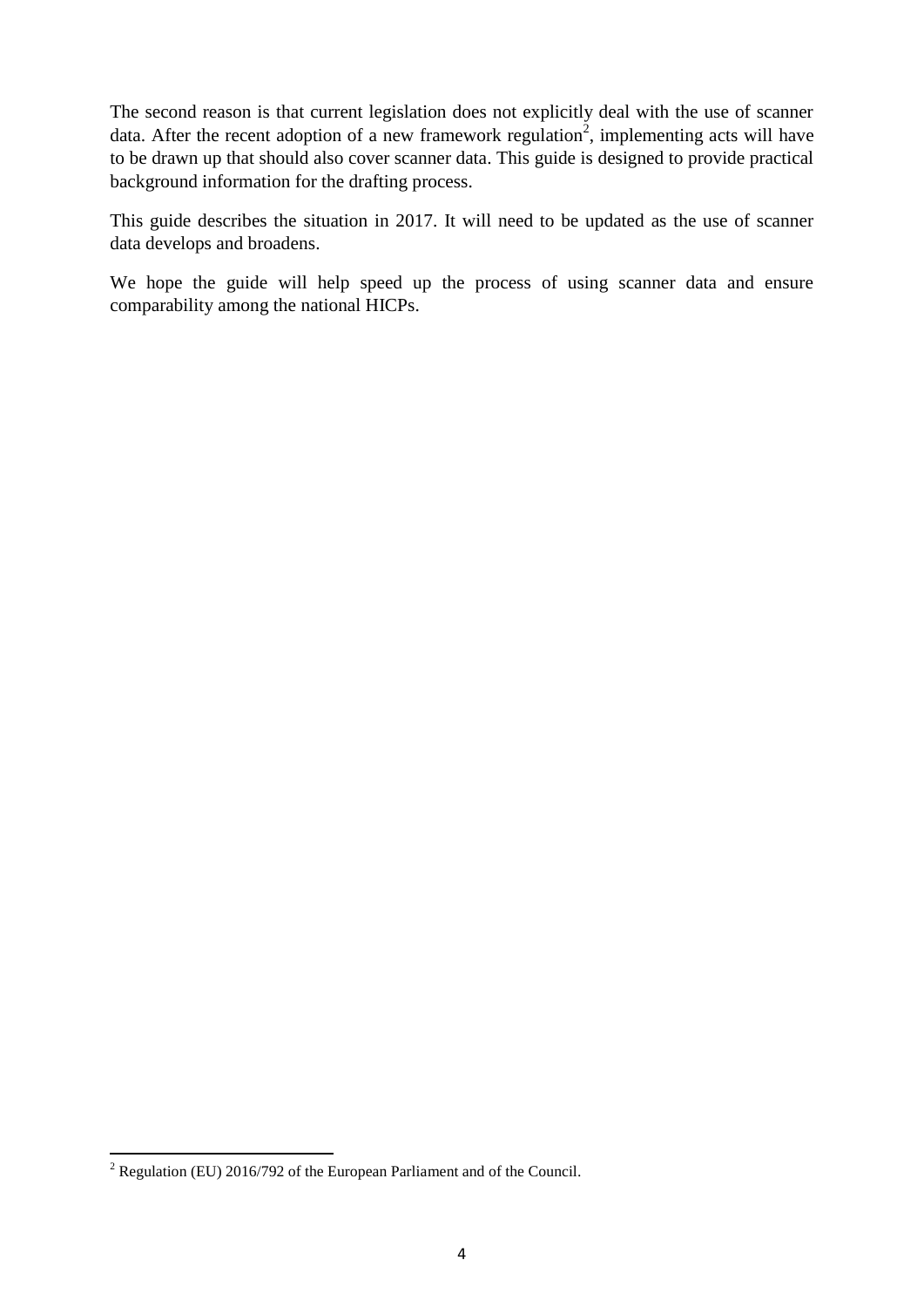## <span id="page-4-0"></span>*1. Introduction*

Scanner data is generated by point-of-sales terminals in shops and provides information at the level of the barcode or, more correctly, Global Trade Item Number (GTIN, formerly known as EAN code). Sales terminals record each transaction. Scanner data, as currently used by national statistics institutes (NSI), is an aggregation of the turnover and quantity of individual transactions per GTIN for a given period and location (outlet or retailer) and provides information on what the product is. This allows a unit value price to be calculated for each GTIN. Codes other than GTINs, dealt with in Chapter 4, can also be used, but this guide will use the term 'item code' throughout.

The scanner data that is available for NSIs is not generated or collected for the specific purpose of compiling consumer price statistics; it is often similar to data used by the retailer and market researchers to monitor market developments. For NSIs, scanner data is therefore a *secondary data source* that is 'data originally collected for a different purpose and reused for another research question<sup>3</sup>. By contrast, NSIs determine and are responsible for all steps of the price collection process for primary data sources such as traditional price collection.

We define scanner data as 'transaction data obtained from retail chains containing data on turnover, quantities per item code based on transactions for a given period and from which unit value prices can be derived at item code level'. Data sets with item codes and offer prices or web-scraped data relating to offer prices are not considered as transaction data, even though the processing of this data may be very similar to processing scanner data.

Scanner data can be obtained from a wide variety of retailers: supermarkets, pharmacies, doit-yourself stores, home electronics or clothing shops, and many others. Currently, scanner data predominantly replaces price collection in supermarkets, in particular for food, beverages and personal and home care products found there. As stated above, this guide will restrict itself to these goods.

Scanner data has several advantages over traditional price collection:

- It provides information on the actual expenditure for all item codes sold (by the retailer whose data is used),
- It provides price information on actual transactions over longer periods of time rather than on just one day per month.
- It excludes items not actually sold and includes certain types of discounts.
- It is a better source of information for the inclusion of new items in the HICP than reliance on price collectors.
- It can reduce the administrative burden on retailers and save costs on price collection

Using scanner data holds the promise of improving the quality of the HICP.

However, scanner data also has its drawbacks. One is a greater dependency on the retailers to provide the data. Another is that there are methodological issues that need to be addressed, in

<sup>&</sup>lt;sup>3</sup> See Hox and Boeije (2005), Data collection, primary vs secondary, Encyclopaedia of Social Measurement Vol. 1, 593-599.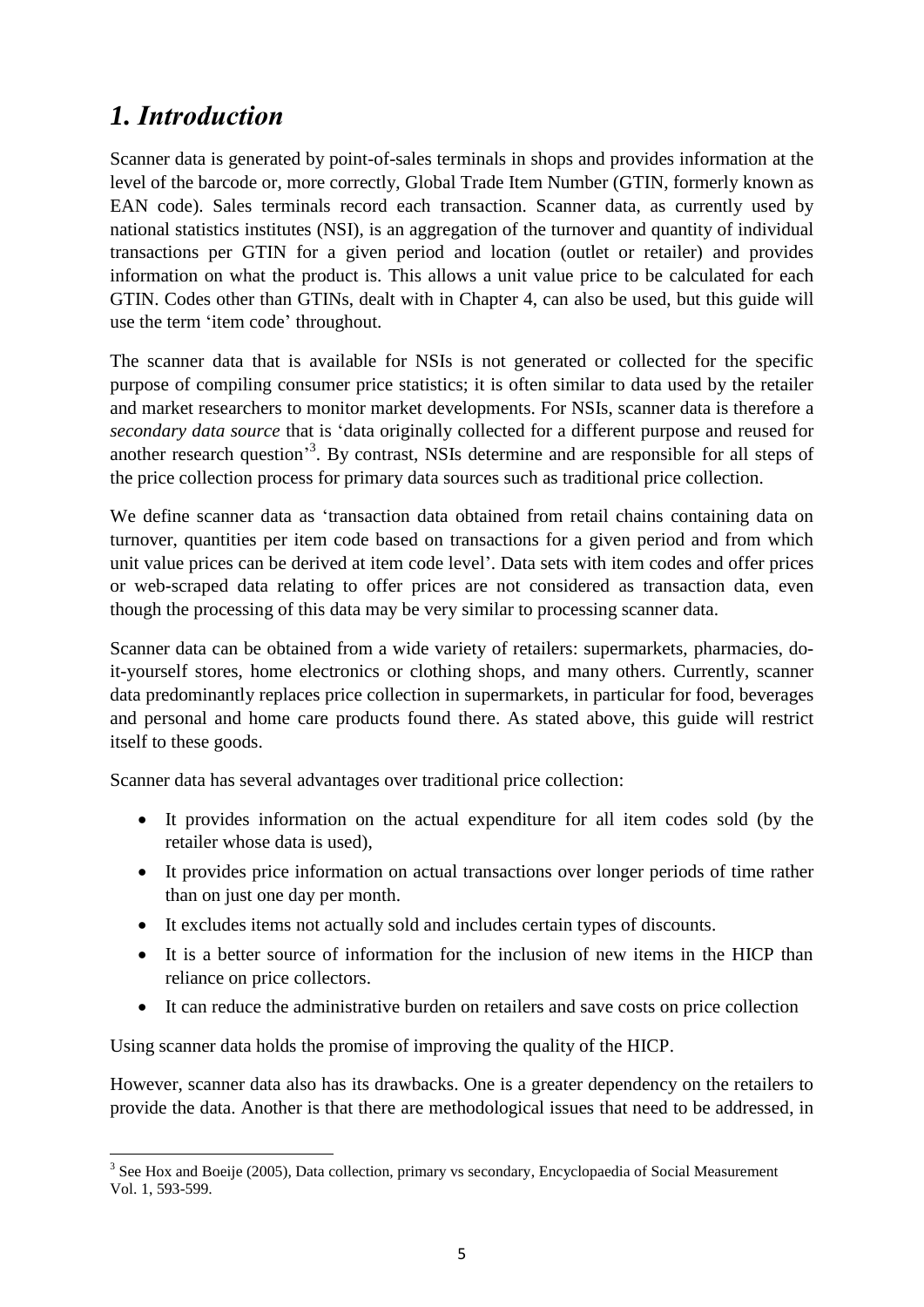particular with regard to replacements. The advantages and disadvantages will be discussed in more detail in Chapter 2.4.

The guide explains what data to ask for, from whom and with what frequency, and provides guidance on checking the quality of the data and on how to process it. However, it does not address **how** to get the data, as this depends on institutional and legal arrangements at national level, national customs and the negotiating skills of those concerned. The experiences of the NSIs that have implemented scanner data show that maintaining good relations with retailers is essential, to ensure that data continues to be supplied and issues that inevitably crop up are resolved in a timely fashion.

Using and obtaining scanner data from other sources or for other statistical purposes, such as the Purchasing Power Parities, is not dealt with here.

### *Outline of contents*

 $\overline{\phantom{a}}$ 

Chapter 2 compares scanner data with traditional price collection and relates the use of such data to the principles of the HICP, in particular the fixed basket and the need to deal with relaunches and replacements.

Chapter 3 discusses the main sampling dimensions: regions, outlets and time. These define the specific features of the data to ask for from retailers.

Chapter 4 deals with item codes, GTINs and other codes commonly used.

Chapter 5 then deals with obtaining scanner data.

Chapter 6 gives an overview of processing scanner data and Chapters 7, 8 and 9 deal with the processing in more detail: classifying item codes to the European classification of individual consumption according to purpose (ECOICOP), the static and dynamic approach to sampling, calculation of indices and integrating scanner data in the overall HICP.

## <span id="page-5-0"></span>*2. Scanner data and the HICP*

This chapter compares scanner data with price data collected in a traditional manner and assesses scanner data in the light of the fixed basket principle of the HICP. The chapter will finish with a discussion of the advantages and disadvantages of using scanner data from supermarkets.

## <span id="page-5-1"></span>**2.1. Traditional price collection and scanner data**

Traditionally, the coverage of the HICP is structured top-down. Total consumer expenditure is broken down using National Accounts data and other sources, like household budget surveys, to lower level  $ECOICOP<sup>4</sup>$  aggregates, with each aggregate having its own weight. At the

<sup>&</sup>lt;sup>4</sup> The European version of the Classification Of Individual Consumption by Purpose. The European version is compatible the official UN version, but has added a more detailed level by breaking up the UN 4-digit classes into 5-digit level subclasses.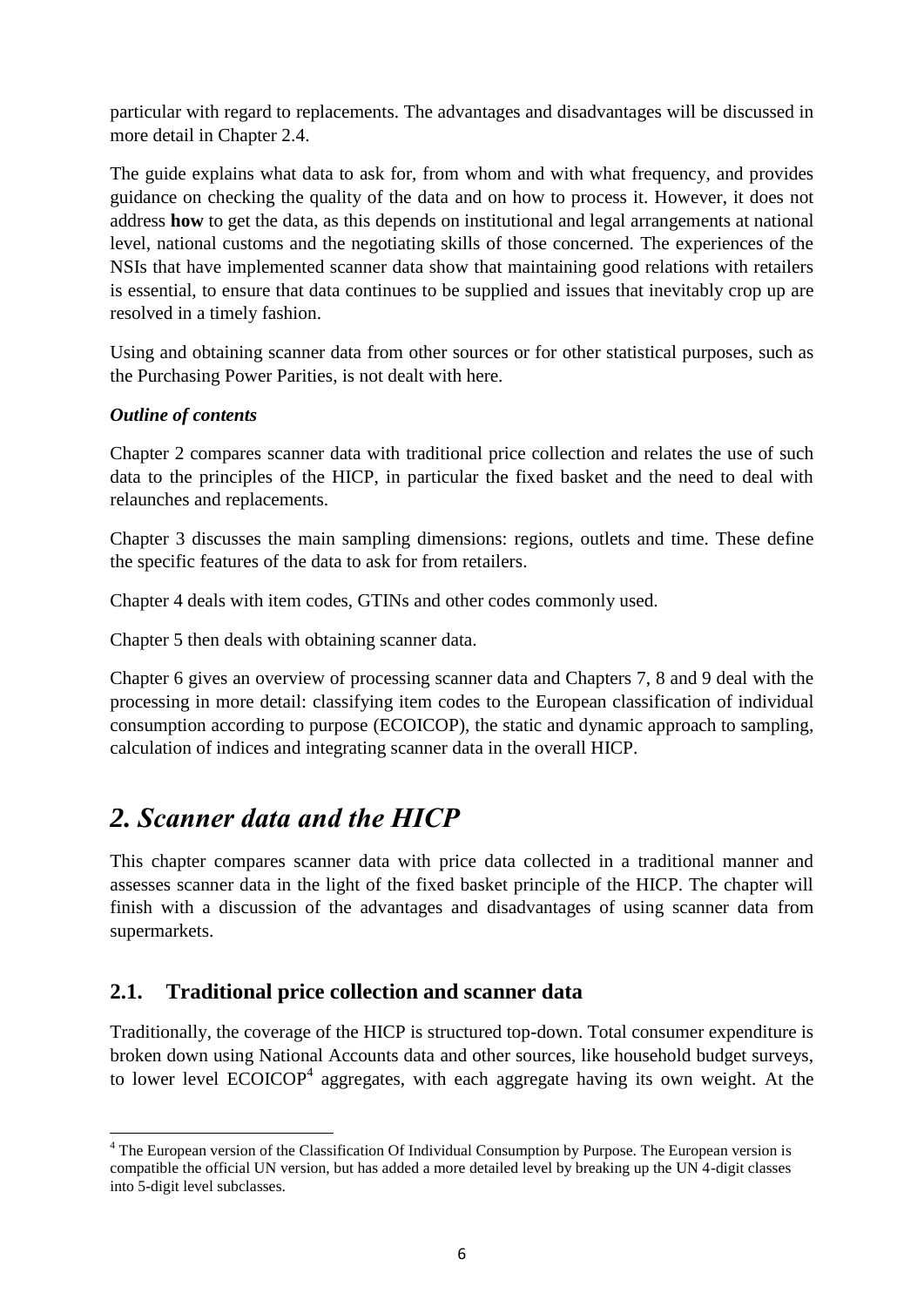lowest level, there are the elementary aggregates below which little information is available on quantities and weights.

Within elementary aggregates product descriptions for items are made for which prices are collected in shops. Product descriptions are relatively broad (e.g. jam, strawberry,  $150 - 300$ ) grams) to ensure that one and the same item description can be used for a reasonably long period of time and across different retailers. Figure 1 summarises the structure.



 $\overline{\phantom{a}}$ 



EA = elementary aggregate

The purposive (selective) sampling of items and the art of making item descriptions is based on common sense and experience. Traditional price collection involves collecting prices of at most a few hundred products<sup>5</sup> in supermarkets each month for food, beverages and other daily necessities, such as personal and home care products. With the exception of products with volatile prices, prices would be collected once a month and only for a sample of outlets. The prices that are collected are **shelf prices**: the prices displayed on labels on the shelves where the items are offered.

Scanner data, for a specific retailer and time period, is an exhaustive listing of all item codes sold, their turnover and the quantities sold.

Scanner data provides the index compiler with all the transactions of a retailer or outlet. Typically, 10 000 – 25 000 item codes are used in a supermarket to cover food, beverages and other daily necessities. Scanner data allows the price statistician to use what was *actually* sold and to include many more items in the HICP than is feasible with traditional price collection. It also means that individual items can be weighted as turnover information is available. Figure 2 summarises the structure for scanner data. Note that, in comparison to the structure in the traditional situation, the only difference is the bottom level. In the case of scanner data not all item codes belonging to a given elementary aggregate need to be used (see Chapter 8), but it is clear exactly what is being left out (the orange part).

 $<sup>5</sup>$  Products, as the term is used here, often refers to multiple items. Toothpaste is a product that contains many</sup> items (brand and type of toothpaste). See also Figure 3.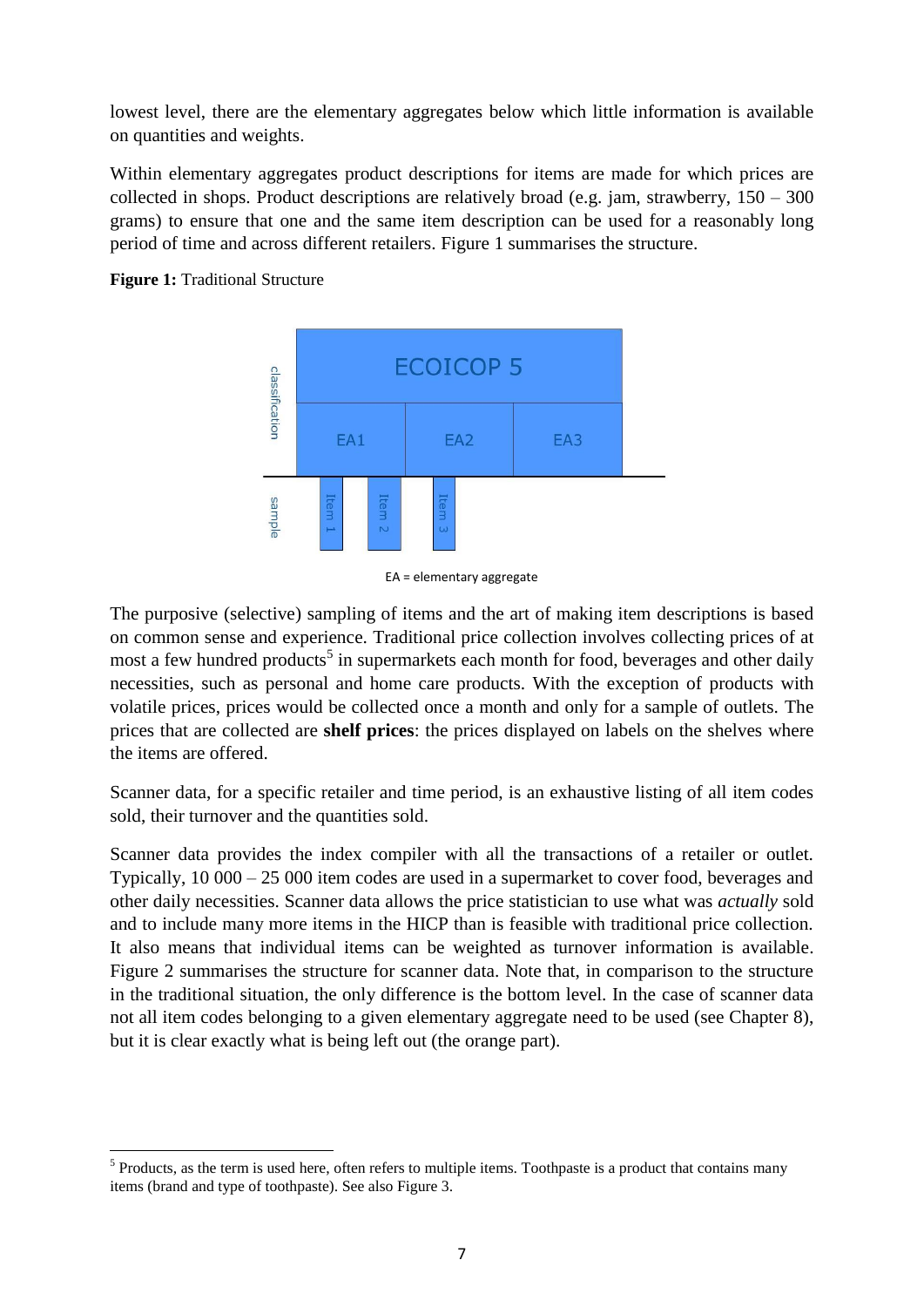#### **Figure 2:** Scanner data



Item codes identify a good very precisely, so that two goods with the same item code are identical<sup>6</sup> from the consumer's point of view. The resulting unit value price per item code is the average of prices *actually* paid by consumers, including any taxes less subsidies on the items, and after the deduction of discounts from standard prices or charges. Scanner data does not contain prices for *product offers*<sup>7</sup> i.e. the shelf price at which the product is offered to the consumer.

Scanner data reflects the dynamics of actual purchases in each elementary aggregate because each transaction is recorded. The entry of new item codes, the disappearance of item codes and the shifts in the relative importance of items are visible in the data set. We will call this '*churn*'. The disappearance of items is known as *attrition*, and the rate varies across countries from 25% to 60% of item codes per year. In addition to the genuinely new items introduced, items are often replaced by new versions called 'relaunches'. These are essentially the same item, but with some superficial difference, such as packaging or a new item code. Likewise, discounts (e.g. 20% more content for the same price) are also assigned a new item code. In other cases, replacements are more substantial, for example when items of a certain brand are replaced by similar items of another brand.

Where traditional product descriptions are somewhat broad, item codes in scanner data can be too narrow. To properly include relaunches and discounts, several item codes may need to be taken together. Such codes together form homogenised items, for example strawberry jam of brand X, 250 grams. Similar items together form products, for example all jams of brand X. Such products could then be assigned to the elementary aggregate 'jam' that is part of the ECOICOP 01.1.8.2 (Jams, marmalades and honey). Figure 3 gives the structure.

 $\overline{\phantom{a}}$ 

 $6$  This point is not always valid for stock-keeping units (SKUs), see section 4, but this does not invalidate the point made here.

 $<sup>7</sup>$  The term 'product offer' is specific to the HICP.</sup>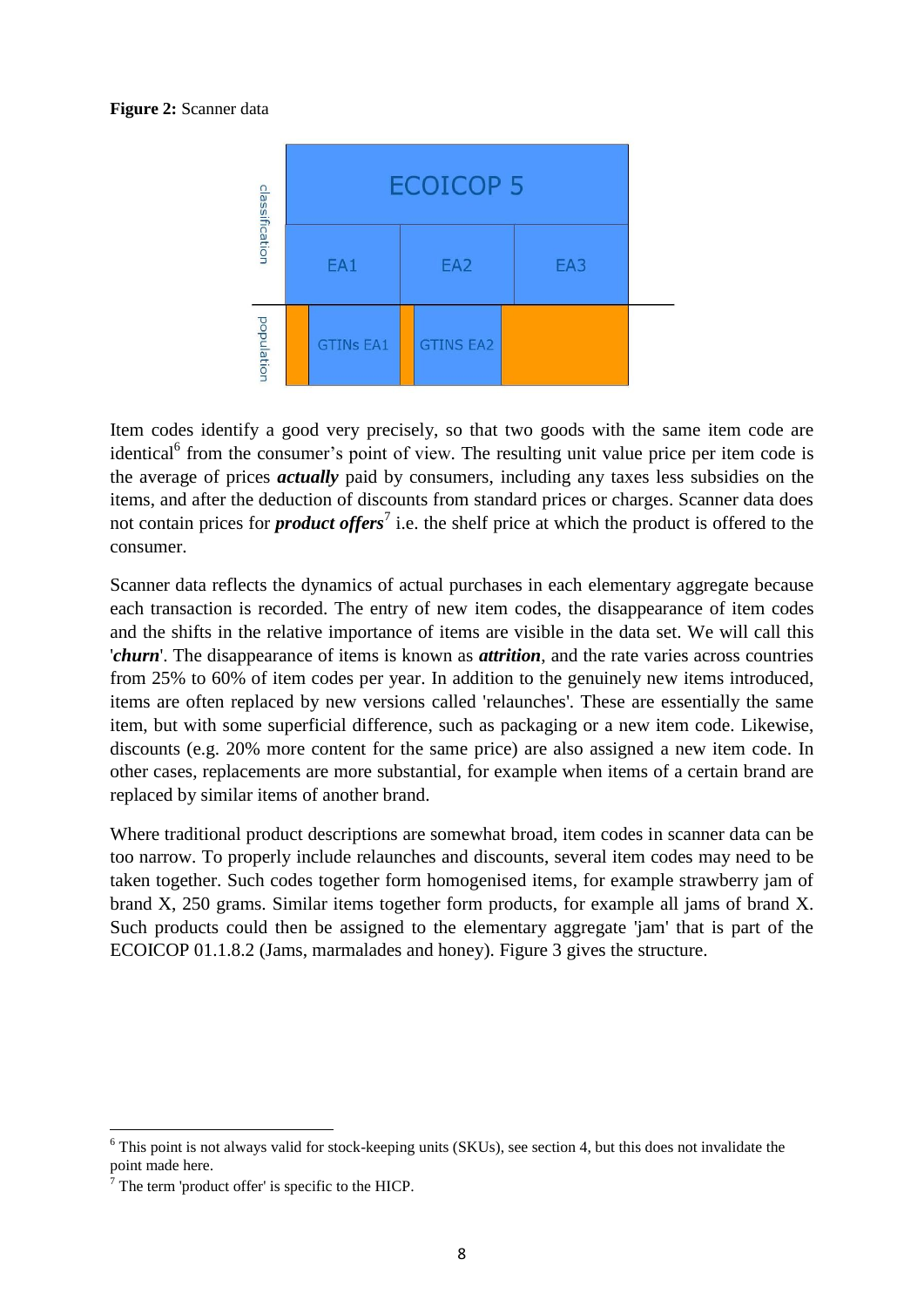#### **Figure 3:** Aggregating GTINs to ECOICOP



This guide concerns supermarket scanner data, where the churn is relatively limited compared to clothing. The methods developed in this guide assign item codes directly to elementary aggregates, and not first to a homogenised item. Special care must therefore be taken to capture relaunches and discounts if and when they do occur.

### <span id="page-8-0"></span>**2.2. Scanner data and the fixed basket**

The HICP is a Laspeyres-type index. The weights of elementary aggregates, the fixed element, remain unchanged throughout the year. The continuously changing population of item codes mostly affect the level below the elementary aggregate. Hence, the use of scanner data does not infringe on the Laspeyres principle underlying the HICP; actually scanner data could allow the level of elementary aggregate to be taken down to lower levels as information on weights is available. What has changed with the use of scanner data is that the choice of the items within an elementary aggregate is not left to the price collector, but can be based on objective criteria such as actual quantities sold and/or turnover.

In the traditional system, without any information below the level of elementary aggregate we assume that there is an item described as: Jam, strawberry,  $150 - 300$  grams. Given that supermarkets always sell jam and strawberry jam is always represented it is a reasonable choice. The question is: of the different varieties sold which one to take? The answer is the most representative one, but how does this help the price collector? Does he or she ask a shop attendant, every time they go to the shop for price collection? And how would the shop attendant know? The answer is that someone should have checked what the most sold strawberry jam is. Scanner data provides the needed information.

In scanner data the representativity of the sample is maintained for an elementary aggregate by letting the processing system, possibly automatically, select the most sold item codes (that refer to strawberry jam). In traditional price collection, price collectors have to trust intuition and common sense and it may happen that prices are collected as long as the item is available even though it is no longer representative. In scanner data the representativity is guaranteed.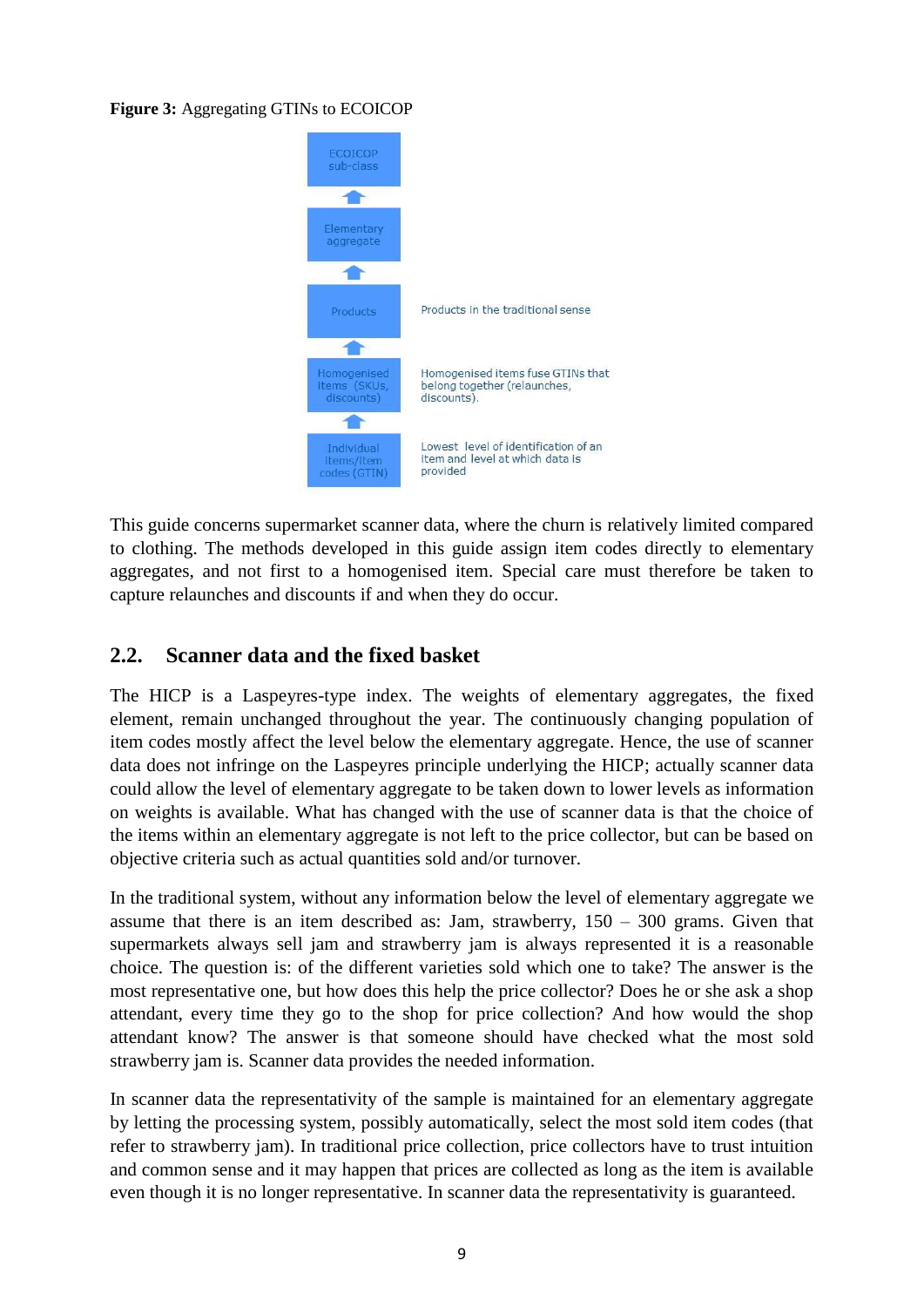The opportunity scanner data offers to solve the issue of replacements lies in the fact that it contains more information on what is happening in the market. Scanner data makes replacements visible, where in traditional price collection these may have remained hidden: price collectors only see what is available in supermarkets, not what is representative. For scanner data it is a challenge to design systems for detecting replacements at item code level, especially in automated production systems.

Replacements and relaunches often follow a certain pattern that is illustrated in the graph below. As one item is replaced by a new item, with a slight price increase, the turnover and quantities sold of the old item decrease, while those of the new item increase.



#### **Graph 1:** Replacement

Graph 1 demonstrates the advantage scanner data offers by providing historical information, and at the same time it creates a challenge: for which period should a replacement be made? The price statistician does not have the luxury of hindsight.

In such cases, the turnover and quantity data of two or more item codes could be aggregated into a temporary, fictitious, code and a unit value calculated over both item codes. Replacements should be quality corrected if needed, for example if there is a small difference in the quantity of the contents, e.g. 186 grams compared to 180 grams.

To make sure that the sample remains representative, items should not only be present in the new month but also be representative, i.e. have sufficient turnover or be sold in sufficient quantities. One NSI monitors item codes that sell less than half the number sold in the price reference month, December, and whenever necessary or possible, replaces the item code if a substitute can be found. In this case, item codes are replaced when they fall below a certain threshold. Another NSI ensures the sample is representative by including items that have a certain average turnover over a number of preceding months, together with a specific ranking in the elementary aggregate. The first system 'pushes out' less representative items, whereas the second system 'pulls in' more representative ones.

Seasonal items are treated differently in these systems, taking into account cyclical patterns and non-availability in certain months (see Chapter 9.2).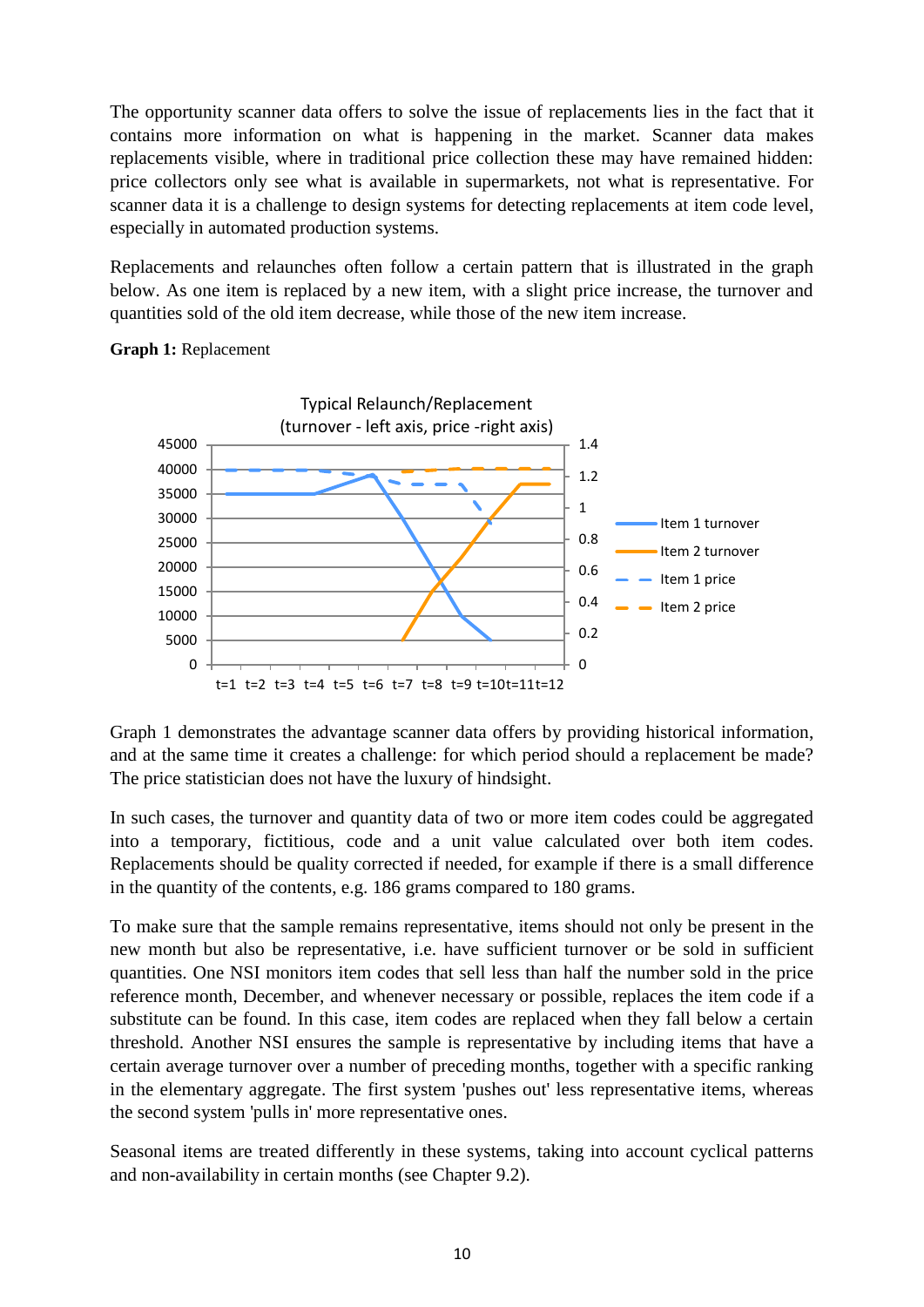For supermarkets, package size adjustments may be needed if the brand and type of product remain the same and direct comparisons are to be made. In other cases, a unit value that temporarily combines two item codes or bridged overlap may be used if this gives a correct overall price development.

## <span id="page-10-0"></span>**2.3. Scanner data for weights and other uses**

Scanner data can also be used to supplement existing sources of information for weights. The approaches described in this guide do not use weights below the level of elementary aggregate which keeps the methods consistent with traditional methods where prices are not weighted.

## <span id="page-10-1"></span>**2.4. Scanner data: advantages and disadvantages**

The advantages come with challenges for the NSI's organisation, the statistical process and the outcomes. A **first challenge** is that the dependence on a retailer is greater than in the past, when a retailer only had to give a price collector permission to visit the outlet. The actual price collection was the responsibility of the NSI and it had full control over it. With scanner data, the dependence on the retailer increases substantially. A common reaction is, firstly, to improve the relationship with the retailers and, secondly, to enter into legal contracts with the retailers that stipulate the details of the contracts.

A **second challenge** is the amount of data that has to be processed and for which the appropriate IT structure and staff needs to be available. For staff this means that more IToriented skills are required and, depending on how the traditional price collection is done, there may be a need to have more staff in-house.

The **third challenge** comes from objections to using scanner data because current HICP regulations and recommendations are seen as not accommodating the use of such data. Such objections should be evaluated carefully, as the regulations were not drawn up with scanner data in mind. The processing of scanner data suggests that the period for which missing item codes are imputed should be extended to 14 months to allow for seasonal items to automatically be included when they come in season, but also to allow for shifts in the season between years (see also Chapter 9.2). This extension is not compliant with existing legislation. However, traditional item descriptions are broader and do not equate to item codes. New item codes (possible relaunches and replacements) are included automatically if the dynamic method is used. Item codes without sales are left in the system to ensure seasonal items are automatically included when they come back in season. The implementing acts that will be drafted in the near future will have to take the use of scanner data into account.

The **last objections** could come from ingrained habits and beliefs. Scanner data replaces a long tradition of sampling, price collection, and ways of validating the collected prices. Using scanner data requires a different, new mind-set and it may not always be easy to change people's habits. Given the limited number of prices collected using traditional methods, it was and is possible to check every single price. This can lead the people who collect the prices to be extremely meticulous and concerned with detail. Scanner data cannot be checked at the same level of detail.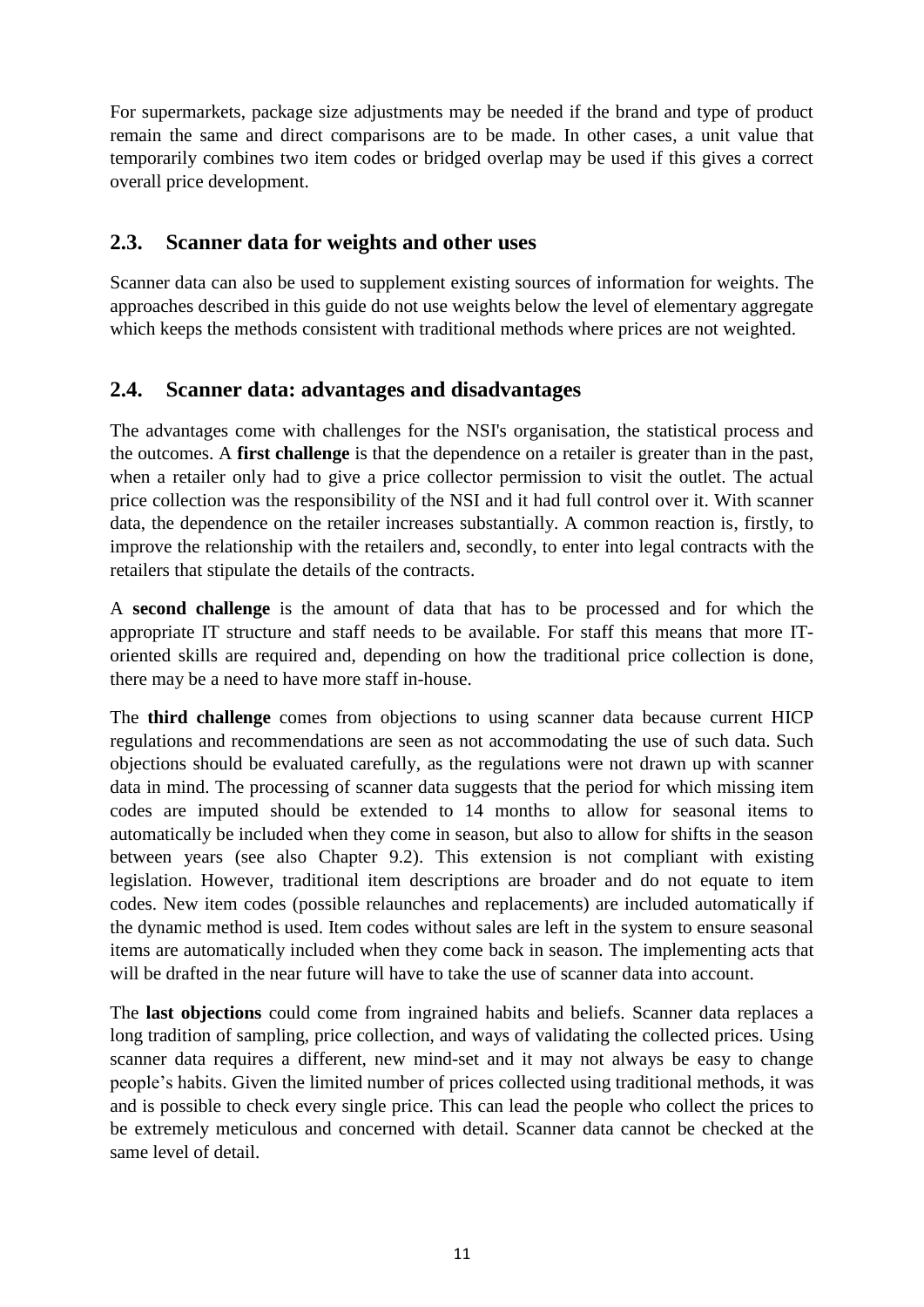A cost/benefit analysis should be carried out, and the outcome might be different for each NSI.

## <span id="page-11-0"></span>*3. Sampling dimensions*

The starting point when deliberating whether or not to use scanner data depends on the answers to the question: is the appropriate data available at the required level of granularity?

This chapter focuses on two dimensions of the sampling process: the where and when. The third dimension is the what: the item code. This will be the subject of Chapter 4.

The HICP is a monthly index at some level of aggregation with regions and outlets or types of outlets<sup>8</sup> appropriately weighted.

## <span id="page-11-1"></span>**3.1. Regions**

Larger countries may calculate and publish regional price indices which require collecting scanner data at a regional level.

If the traditional sample is restricted to specific regions or locations, scanner data could be limited to those same regions or locations. However, it may also be possible to combine a sample of regions or locations for non-scanner data items with scanner data aggregated to a national level. This seems a viable option if retailers use national pricing. If retailers use national pricing, the retailer could possibly aggregate scanner data over all regions, but the NSI will regularly need to check whether national pricing is still valid.

If a retailer offers *different* items across regions or uses regional pricing, scanner data should be aggregated by region. The reason is that if data were aggregated to a national level, items sold in *all* regions would have a higher chance of being included in the calculation than items that are important in only one region. This is especially important if regional price indices are made. To give an example: imagine a country where regional producers of dairy products have a substantial market share in particular regional markets. If data is aggregated to national level and used for all regions, regionally important products may be excluded from the regional price development because they are not important at national level.

## <span id="page-11-2"></span>**3.2. Outlets**

Many retailers operate several types of outlets, e.g. Carrefour operates Carrefour Hypermarket, Carrefour Market, Carrefour Express and its online stores. The level of service provided, in terms of opening hours or the range of goods available, for instance, often differs from one type of outlet to another, and this may be expressed in the price levels. There is no guarantee that changes in price levels between different outlet types of a retail chain are synchronised.

 $\overline{\phantom{a}}$  $8$  It is possible for outlet types (supermarkets, bakers, butchers) to be weighted and/or for individual outlets to be weighted.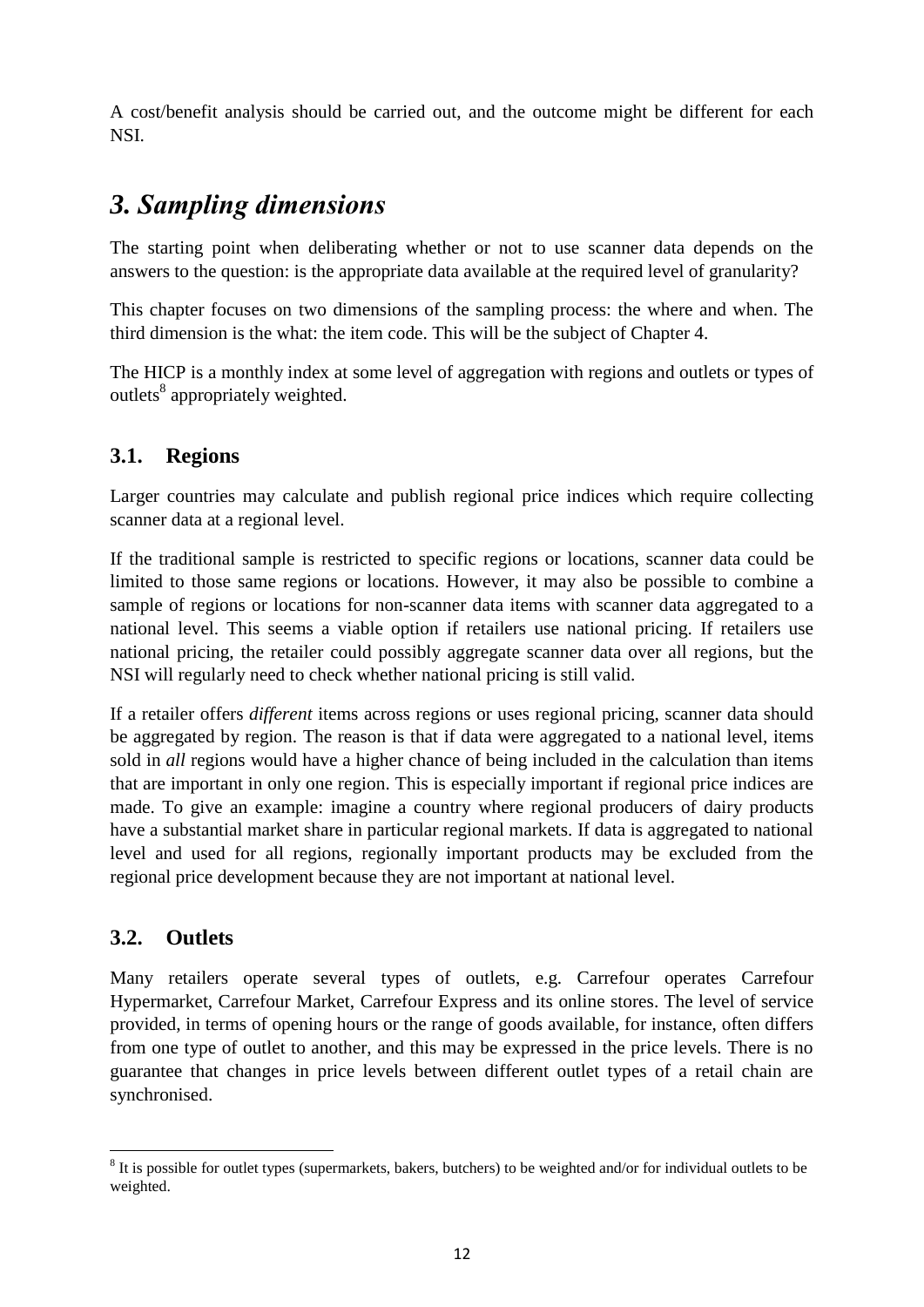If a sample of outlets is taken from such a retailer then turnover and quantity data should not be summed over the different types of outlets of the retailer. The data should be summed only over each type of shop and then aggregated to the retailer level. This will allow for a correct replacement of outlets in the sample<sup>9</sup>.

Scanner data could be summed over all outlets of a retailer as long as the types and number of outlets per type remains relatively stable. However, large changes in the population of outlets (closures, openings, change of formula or retailer) could affect the index in which case it could be appropriate to process the different types of outlets separately.

If outlets are free to set their own prices, then scanner data should be supplied at the outlet level.

## <span id="page-12-0"></span>**3.3. Time**

In the traditional way of collecting prices on one day in the month this is considered a sufficient approximation of the monthly average price. Products with volatile prices, such as vegetables, are an exception, and prices are collected more often. Scanner data offers the opportunity to process data relating to longer time periods than a day. Currently scanner data is commonly aggregated over a week and delivered and processed per week.

The time period over which scanner data is aggregated should align with the retailer's pricing policy (discounts), thereby enabling price changes to be monitored.

If the day of the week or time of the day is a quality aspect of the product and the price is set accordingly, then this aspect could be taken into consideration. However, if this is a cyclical pattern ('prices are always higher at the weekend'), then if the same 'cycles' are included each month, there should be no problem in comparing the same periods between months. Note that this is no different from the way in which other products are dealt with, where prices can vary depending on the time of consumption, either in a fixed pattern (e.g. electricity, telecoms) or according to a more flexible pattern (e.g. flights, package holidays, hotels).

The longest interval of time scanner data can refer to is a month. In principle, as many days as possible should be included<sup>10</sup>, but none should be included that refer to other months. It is important to ensure that the **time interval** is defined in the same way throughout the year.

Most commonly, scanner data is collected weekly, i.e. all transactions taking place during a week are aggregated. The current practice to calculate the unit value item code is to simply divide the total turnover for that item code for the period by the total quantities sold over the same period. The concept of unit values requires homogeneity of items.

A further consideration is how the delivery of the data fits into the HICP production cycle, especially when office staff have to make replacements and quality adjustments. Processing data per week at weekly intervals is granular enough to monitor developments in prices and check whether new item codes are relaunches or replacements; one does not have to wait until

 $\overline{\phantom{a}}$ <sup>9</sup> As there are many possible cases, no general guidance is given and practical solutions will have to be found case by case.

<sup>&</sup>lt;sup>10</sup> See: A newly identified source of potential CPI bias: weekly versus monthly unit value price indices, Diewert, W.E., Fox, K.J and de Haan, J, Economic Letters, volume 141, April 2016, pp. 169-172.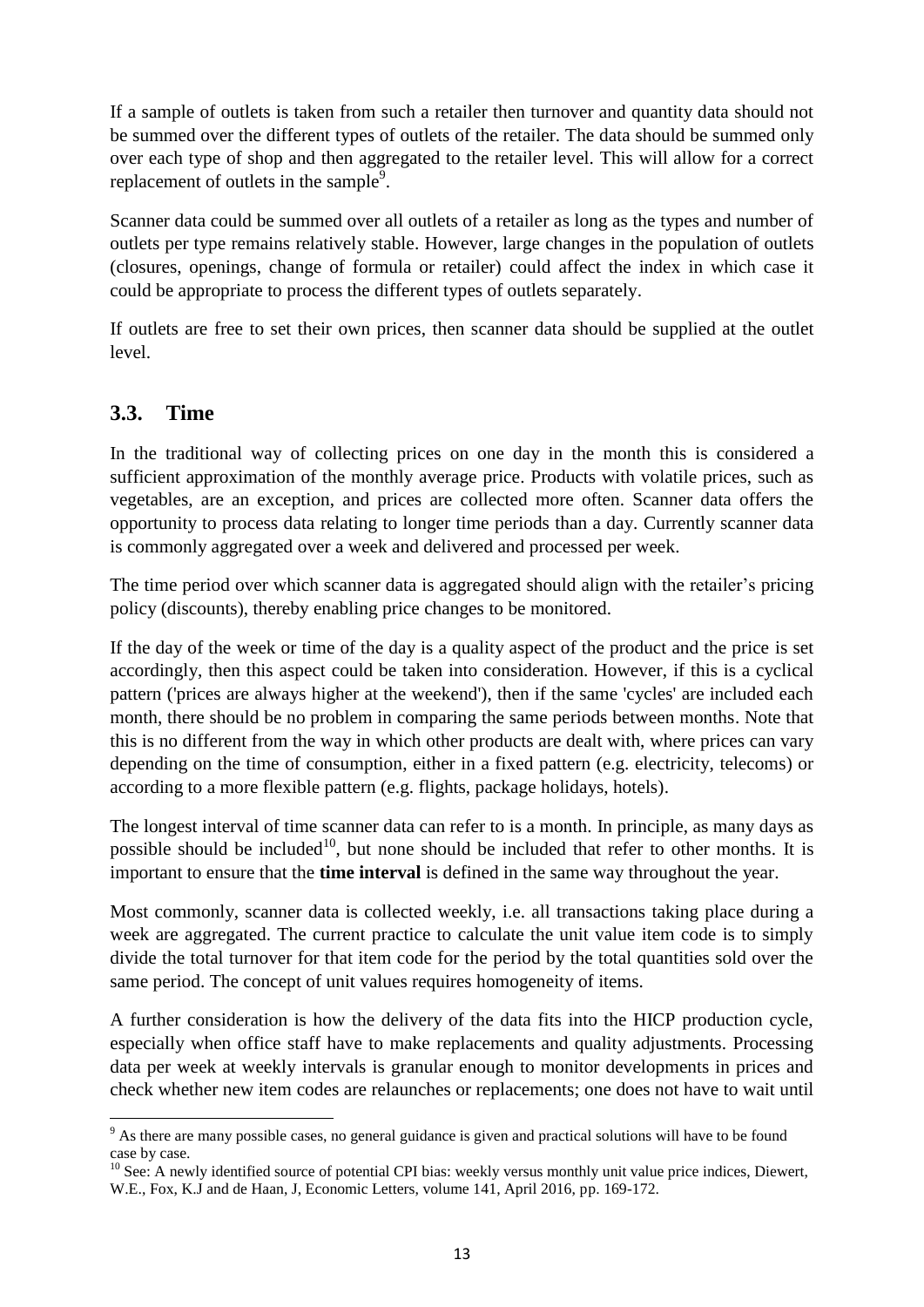all the weekly scanner data files have been delivered for a particular month before checking for replacements. Collecting monthly scanner data is impractical to fit into the production process, given the time constraints on that process.

## <span id="page-13-0"></span>*4. Item codes*

This chapter presents the various types of codes that can be used and addresses some general points regarding the sample of codes.

 $GTIN<sup>11</sup>$  is the name currently used for the code formerly known as EAN, which is the code most commonly used when dealing with scanner data. In addition to GTIN, the following codes may also be used: price look-up (PLU), in-store and stock-keeping units (SKUs).

The PLU codes are short and used by cashiers or customers to rapidly enter a code for an item in a cash register or another system that prints a sticker bearing a code that can then be scanned. The PLU code in Figure 4 is the number 3112, which should always refer to a Caribbean Red Papaya, regardless of the producer. Note that no part of the GTIN 7898921976015 corresponds to the PLU code.

#### **Figure 4:** GTIN and PLU **Figure 5:** In-store code







In-store codes are GTINs with a prefix between 20 and 29 and are only valid for a given retailer. They refer to items that are given a code in the outlet. After weighing an apple as shown in Figure 5 an in-store code is printed, the last part of which encodes the price to pay:  $\epsilon$ 0.81. The last digit is a checksum. The part of interest to the price statistician is the first part (2306803), which can be found in the scanner data file. For these codes, retailers may need to provide additional information so that a price per quantity can be calculated. Alternatively, the weight or quantity can be encoded in the last part and the price calculated at the check-out. It is therefore important to understand, for each retailer, what exactly the data refers to.

Besides GTINs, some retailers may use stock-keeping units (SKUs). These codes can be slightly more generic than GTINs. See Table 1 for an example of a product that does not change for the consumer and therefore has one SKU but two GTINs. A possible reason might be that the product is produced in two separate factories, and the producer wishes to

 $\overline{\phantom{a}}$ <sup>11</sup> See [http://www.gtin.info](http://www.gtin.info/) for more information. The [GS1 General Specifications](http://www.gs1.org/barcodes-epcrfid-id-keys/gs1-general-specifications) are also recommended reading.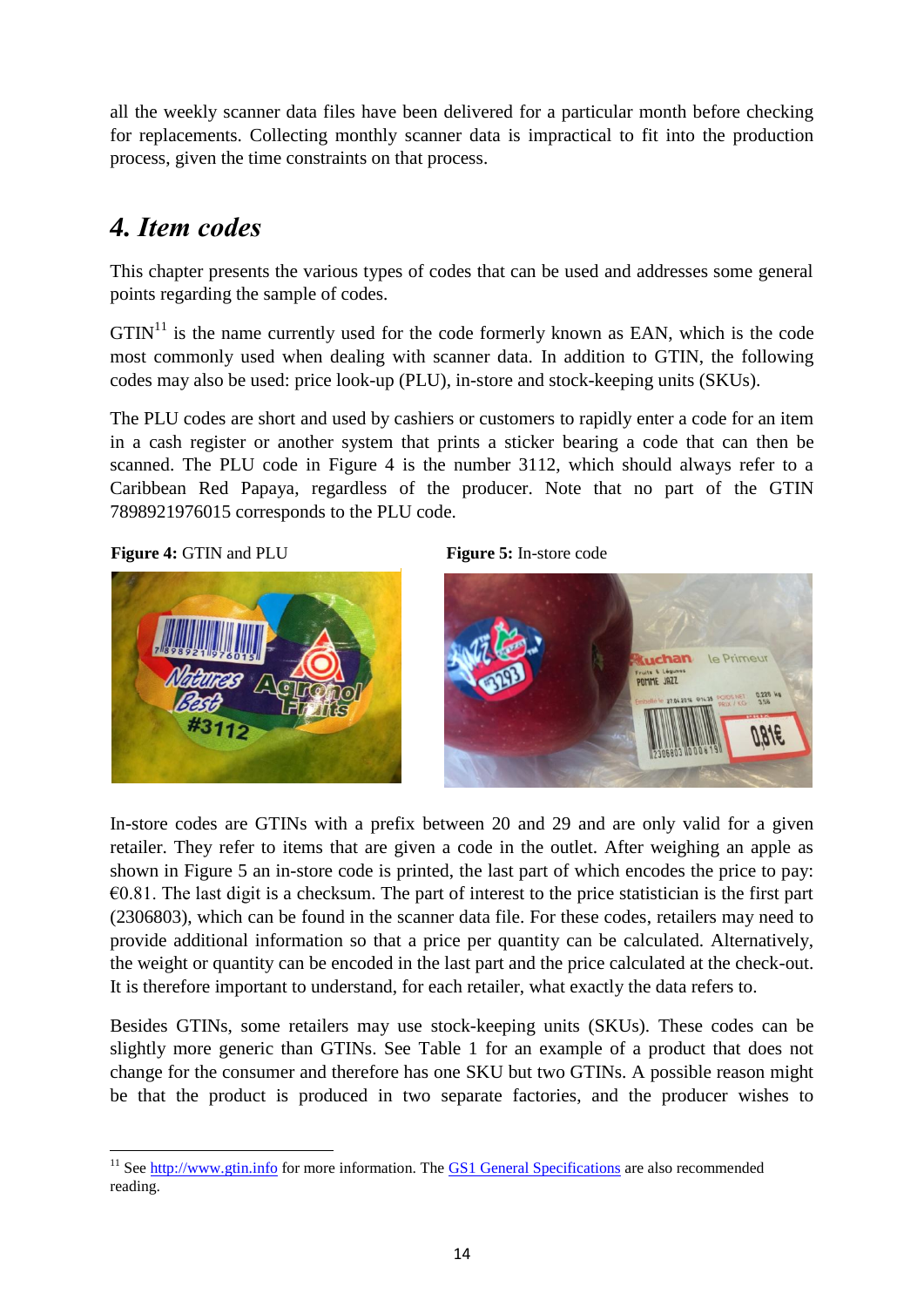distinguish between them. Starting from week 39, the same SKU is sold under multiple GTIN codes for a few weeks.

| <b>Week</b> | <b>SKU</b> | Product           | Unit       | <b>Units sold</b> | <b>Turnover</b> | <b>GTIN</b>    |
|-------------|------------|-------------------|------------|-------------------|-----------------|----------------|
|             |            | description       | (in grams) | (number)          | (in euro)       |                |
| 37          | 1234567890 | Chocolate Brand x | 0.375      | 380               | 2755            | #8000565755675 |
| 38          | 1234567890 | Chocolate Brand x | 0.375      | 561               | 3540            | #8000565755675 |
| 39          | 1234567890 | Chocolate Brand x | 0.375      | 1289              | 7657            | #8000565755675 |
|             |            |                   |            |                   |                 | #8000508890089 |
| 40          | 1234567890 | Chocolate Brand x | 0.375      | 763               | 4288            | #8000565755675 |
|             |            |                   |            |                   |                 | #8000508890089 |
| 41          | 1234567890 | Chocolate Brand x | 0.375      | 1128              | 6757            | #8000565755675 |
|             |            |                   |            |                   |                 | #8000508890089 |
| 42          | 1234567890 | Chocolate Brand x | 0.375      | 912               | 5591            | #8000565755675 |
|             |            |                   |            |                   |                 | #8000508890089 |
| 43          | 1234567890 | Chocolate Brand x | 0.375      | 621               | 4229            | #8000565755675 |
|             |            |                   |            |                   |                 | #8000508890089 |

#### **Table 1:** SKU and GTIN codes

Which codes are used by the NSI will depend on the specific way in which the retailers' operations are organised, and on what data they are able and willing to supply. In all cases, the codes should:

- 1. Identify a unique product. Items with the same GTIN are identical, but if other codes are used it is important to make sure that the same code refers to the same physical item. If an in-store code is used to designate *any* bunch of flowers, then scanner data for that code is not useful for measuring price development, because the bunches of flowers would be incomparable.
- 2. Consistently refer to the same product over time. The lead-time to reusing a GTIN for an entirely different item is 48 months, except for clothes, where it is 30 months. This means that 48 months after the producer sold the last item with a particular item code, that code may be used for a different item.
- 3. It is likely that retailers will supply a mix of different types of item codes.

## <span id="page-14-0"></span>*5. Obtaining scanner data*

After determining the requirements in terms of regions, outlets and time an NSI can approach retailers with a wish list for obtaining scanner data. Whether or not the NSI's wishes can be met or a compromise found acceptable is something not addressed by this guide, save for three remarks:

- 1. Obtaining scanner data depends on the legal and institutional arrangements in each EU country and on the relationship between the NSI and retailers.
- 2. Getting the cooperation of a retailer to provide scanner data may be a lengthy process. A relationship of trust with a retailer should be established and nurtured.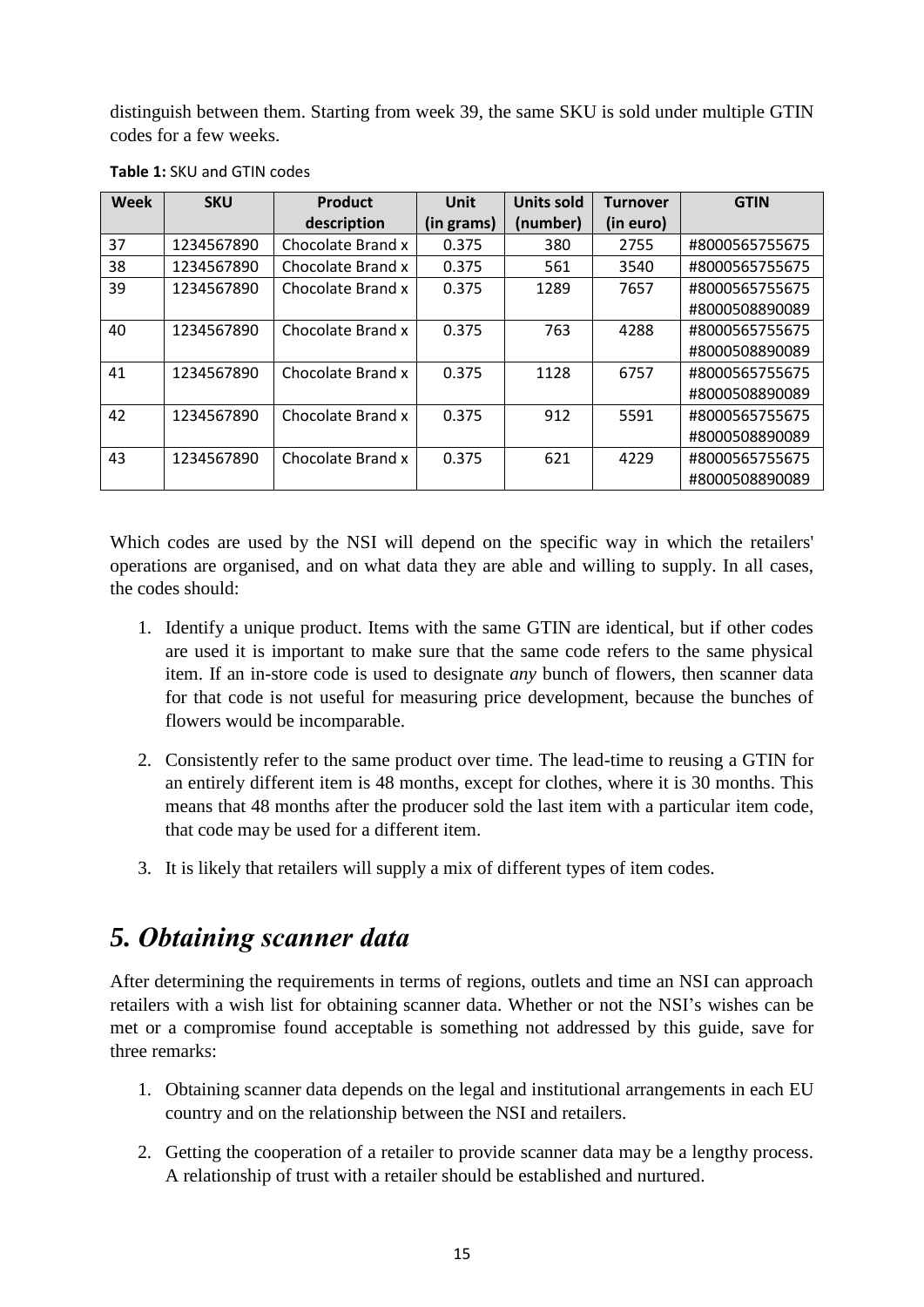3. The NSIs' wishes will develop over time, as will the availability of data.

The following seven recommendations form the basis for obtaining scanner data, each followed by a brief justification.

1. If possible, collect scanner data directly from the retailer.

The data should be provided by the retailer, as it concerns their economic activities, on which they are legally obliged to report. If third parties like regulators or market researchers<sup>12</sup> are involved in the delivery of scanner data, this should be seen as a service to the NSI and the retailer, and it should be clear what processing steps the third parties undertake. The responsibility for ensuring that the relevant price indices are correct rests with the NSI, not the third party.

2. It is recommended that data be collected at item code level.

Per item code: turnover and quantities sold, from which an average transaction price (unit value) can be derived; the unit of quantity; content of the package; tax rates; and further information that identifies the item, such as a brand name and a product description; if available, the code of a retailer-specific classification . A retailerspecific classification is a classification owned, maintained and used by the retailer.

The data should contain a reference to the period to which it refers.

If the retailer uses other codes, such as SKUs, these should be considered as an item's primary identifier, because they are more stable than a GTIN. SKU are retailerspecific as well and use a more general description. Nevertheless, it is recommended that the GTINs should still be supplied so that the composition of SKU can be checked if necessary.

Information on the quantity (pieces, kg, litres etc.) is important for quality adjustments and for the HICP at constant tax rates (HICP-CT).

It is essential to include information that identifies the product. The more information is provided, the easier it is to identify items and thus classify the item codes and identify replacements. This is the reason why including a retailer-specific classification is very useful, especially if this can be linked to ECOICOP. Information that could link temporarily discounted items that have a different item code from their regular counterparts is useful; often a SKU is used for this purpose.

3. It is recommended that scanner data be collected and aggregated each day, or at most over a week, i.e. total turnover and quantities sold per week. The period to which the data refers should be clearly indicated.

Using weeks – and receiving data by week – will allow a NSI to use the first three full weeks of the month for the HICP, while the fourth week will often include days of the next month. Similarly, the first few days of the month may often be included in the scanner data from the last week of the previous month. If scanner data can be given

 $\overline{a}$ 

 $12$  Unless the NSI's solution is to outsource or subcontract part of the work or even the actual provision of data.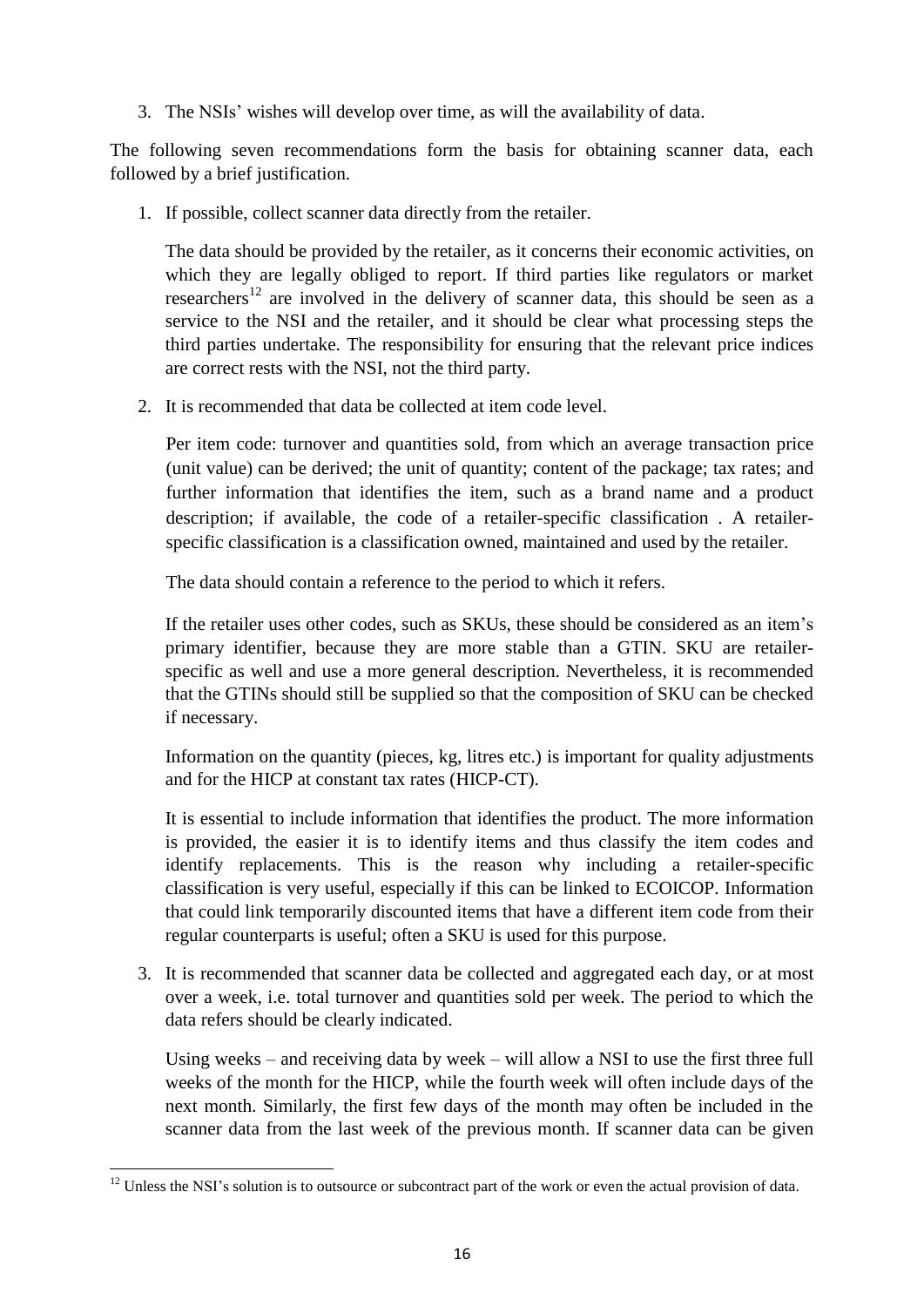per day, a more fine-grained approach can be taken that would allow the inclusion of days where the week is split over different months.

Receiving data at least per week also adds an element of safety. If data cannot be delivered for a particular week, the index could still be calculated with the other weeks.

Collecting data for every week may be easier for the retail chain because the delivery follows a fixed rhythm.

4. It is recommended that scanner data be collected or aggregated over outlets that are homogeneous in terms of the service offered (often a certain concept or retail formula) and by region depending on national circumstances or requirements. For larger countries where items and pricing policy may differ between regions, it is especially important to collect scanner data per region.

Retailers may have different types of outlet (concepts or formulas), such as large supermarkets, small supermarkets, mini markets in town centres and internet shops, all offering different levels of service. These different levels may have different pricing policies, and the numbers of shops of each type may change as well.

If pricing policy is determined by region, a regional aggregation may be included, especially if scanner data has to be integrated with traditional price collection (from bakers, butchers and other traditional retailers.)<sup>13</sup>. For these reasons, it is recommended that data be collected by outlet. This data could also be aggregated to geographic regions by the retail chain, depending on the specific situation, but the different outlet types should be kept separate.

If data storage is an issue, a sample of outlets could be considered.

5. The scanner data may contain transactions that should, as a matter of principle, be excluded from the HICP and these need to be discussed before introducing scanner data. The points relate to business transactions and returns<sup>14</sup>.

Scanner data may contain data on transactions between the retailer and other businesses. The HICP should not cover such transactions. How important these transactions are and if there is any effect on consumer price levels or development needs to be checked with the retailer. If necessary, such transactions should be excluded.

Scanner data may include purchases of items which are returned within a given period after the purchase. This needs to be discussed with the retailer, especially how important they are, in which week they are recorded and thus how they influence price development, and whether they can be eliminated. In the case of food returns are probably not of importance but in the case of clothing they may well be important.

 $\overline{\phantom{a}}$  $13$  Note that regional aggregation could also allow for aggregation over outlets of different retail chains within a defined region and that this could take outlet-substitution into account.

 $14$  These points is also relevant if scanner data is used for weighting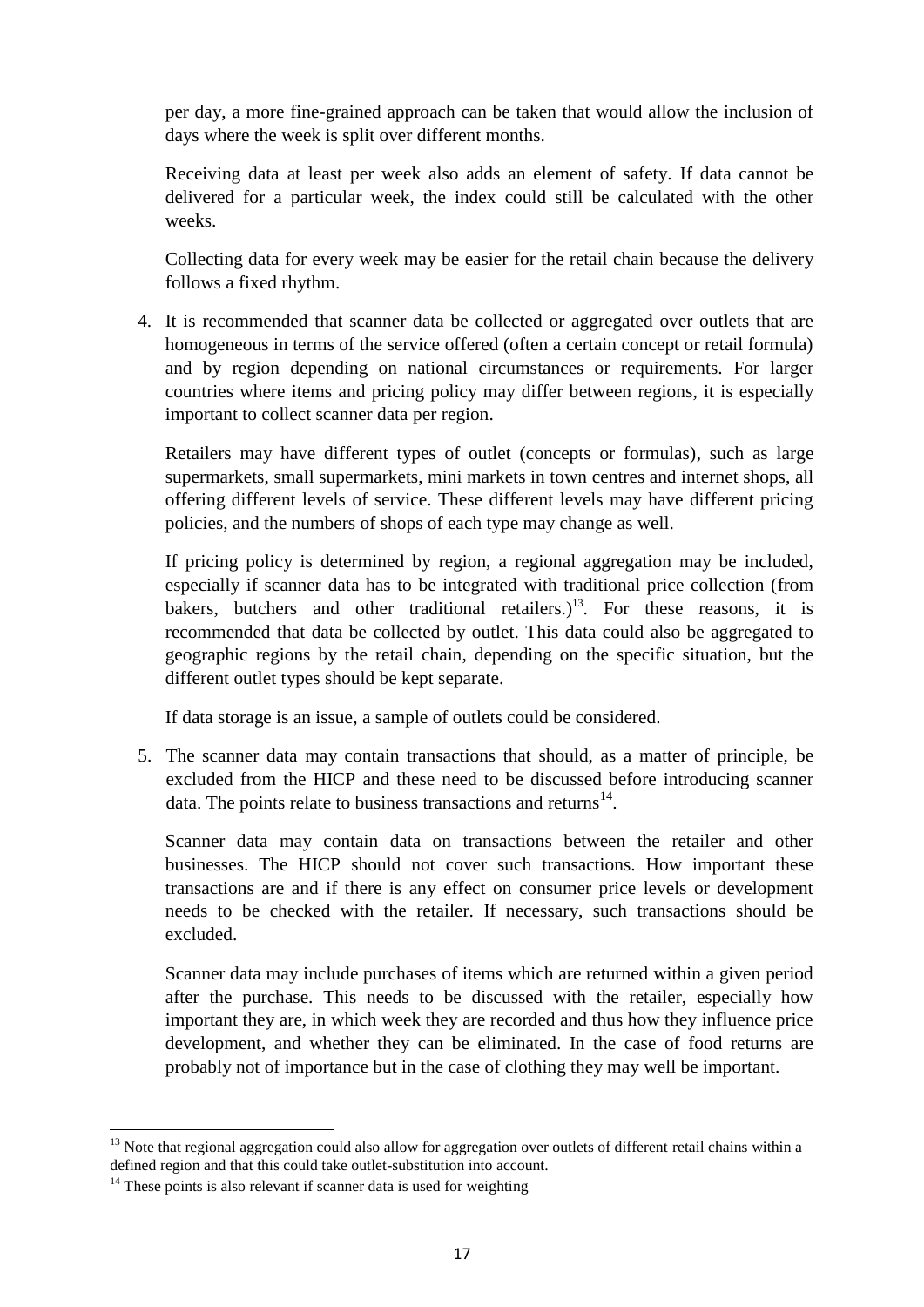The importance of the issues, especially the first two, needs to be kept in perspective: how important are they really for price development?

- 6. Scanner data should, in line with HICP principles, include purchases of items sold at discount prices. It should be very clear which discounts are included and how. In practical terms, it may be difficult to filter out, for instance, discounts on food items approaching their expiry date. A related issue that needs to be clarified with the retailer is how coupons are treated in the data files.
- 7. The provision of scanner data should preferably be automated in a secure manner. This refers to both the extraction process at the retailer and the transmission of the data set. The delivery process should be automated, as this simplifies the delivery of the data to the NSI and thereby reduces the risk of errors.
- 8. The details of the provision of scanner data should preferably be laid down in a formal agreement. The HICP is an important statistic and the delivery of important input data should not be left to verbal agreements. The data is also highly confidential, and retailers will want to have guarantees on the confidential treatment of their data and the uses to which it is put. The annex contains three sample contracts $^{15}$ .
- 9. A quality framework for scanner data should be used. The use of a quality report for scanner data is strongly recommended as it explicitly and systematically assesses data quality against requirements. Beyond this primary goal, it could be useful for the following purposes:
	- as a checklist when collecting scanner data: what topics to discuss with the retail chain or retailer;
	- as a list of issues to be dealt with in a formal arrangement with the retail chain;
	- as documentation or meta-documentation for internal users;
	- as a tool to monitor the quality of the data deliveries (checklists for data deliveries);
	- as documentation for satisfying requests on HICP compliance; and
	- as a part of an overall quality framework/programme.

The current [ESS quality report](http://ec.europa.eu/eurostat/documents/64157/4373903/03-Single-Integrated-Metadata-Structure-and-its-Technical-Manual.pdf/6013a162-e8e2-4a8a-8219-83e3318cbb39) focuses on the output of statistics. At the moment, Eurostat<sup>16</sup> has no quality framework or report dedicated to input data, let alone scanner data.

Table 2 provides an example of a possible quality report.

l

As regards the general structure of the quality report, we have split the framework into the following three dimensions, as proposed by Daas in [Secondary Data Collection:](http://www.cbs.nl/NR/rdonlyres/D1E23FC9-7887-4637-8AC9-ABABBF54C508/0/2012Secundarydatacollectionart.pdf)

<sup>&</sup>lt;sup>15</sup> It should be borne in mind that the agreements discussed here lay down the details of the data delivery, not the legal requirement for the retailer to report on its activities.

<sup>&</sup>lt;sup>16</sup> Work is currently under way to broaden the ESS quality framework and reports to include input data and the statistical processes. Please see also: United Nations Economic Commission for Europe - UNECE (2011): [Using](http://www.unece.org/fileadmin/DAM/stats/publications/Using_Administrative_Sources_Final_for_web.pdf)  [Administrative and Secondary Sources for Official Statistics: A Handbook of Principles and Practices.](http://www.unece.org/fileadmin/DAM/stats/publications/Using_Administrative_Sources_Final_for_web.pdf) New York and Geneva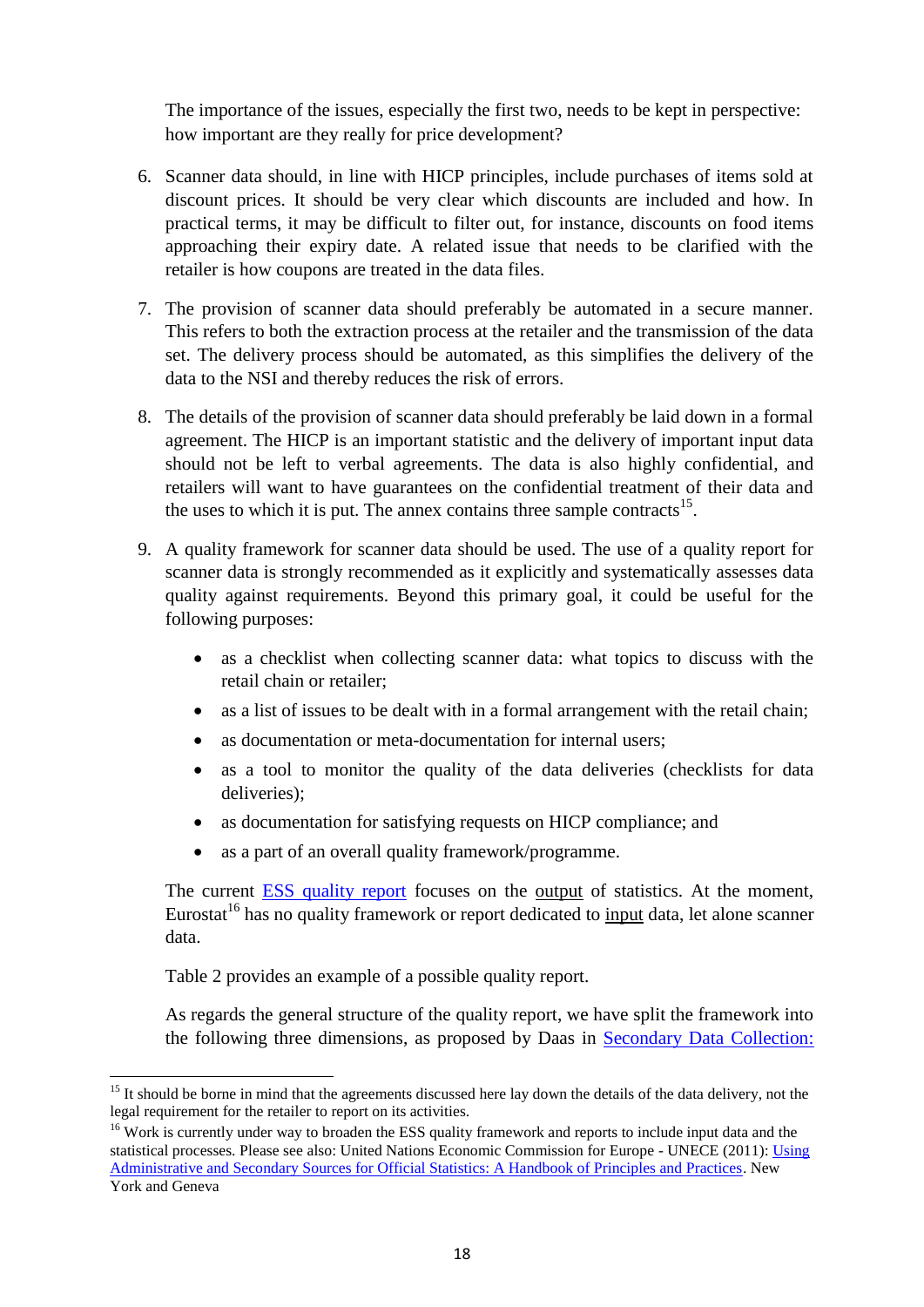source, metadata and data. The *source dimension* focuses on the supplier and the delivery of the data. The *metadata dimension* contains indicators on how fit the data is for statistical use. The *final dimension* concerns the data itself. Together, these three dimensions cover all quality aspects relevant to scanner data.

Not all the indicators can be quantitatively measured, especially in the first two dimensions. In the third dimension, however, it will become more relevant to compare summary statistics on the data received with quantitative criteria and to monitor the development of the summary statistics over time. It can be difficult to set up such criteria, yet it is important to have a checklist against which to measure (and decide) when the data cannot be used.

It should also be clear that criteria develop over time and are dependent on the context. This is why the criteria presented below are just an example.

| 1 Source                                                                                                     |                             |                                                                        |  |  |
|--------------------------------------------------------------------------------------------------------------|-----------------------------|------------------------------------------------------------------------|--|--|
| This first set of quality indicators apply to the source of the data and address some general aspects of the |                             |                                                                        |  |  |
|                                                                                                              | relation with the retailer. |                                                                        |  |  |
| <b>DIMENSION</b>                                                                                             | <b>INDICATOR</b>            | <b>CRITERIA</b>                                                        |  |  |
| 1.1. Retail chain                                                                                            | Contact                     | Name of retail chain/data source<br>п                                  |  |  |
|                                                                                                              |                             | Retail chain contact information                                       |  |  |
| 1.2. Relevance                                                                                               | <i>Usefulness</i>           | Importance of source for NSI (market share e.g.)<br>п                  |  |  |
| 1.3. Security                                                                                                | Security                    | Manner in which the data is securely sent to NSI<br>Ī.                 |  |  |
| 1.4. Delivery                                                                                                | 4.1 Agreements              | Are the terms of delivery documented?- Frequency of<br>п               |  |  |
|                                                                                                              |                             | deliveries                                                             |  |  |
|                                                                                                              | 4.2 Punctuality             | How punctual can the data be delivered?<br>ш                           |  |  |
|                                                                                                              |                             | Time-lag with which exceptions are reported<br>$\blacksquare$          |  |  |
|                                                                                                              | 4.3 Format                  | Format in which the data is be delivered<br>$\blacksquare$             |  |  |
|                                                                                                              | 4.4 Service in              | Details on any service provided in return<br>п                         |  |  |
|                                                                                                              | return                      |                                                                        |  |  |
| 1.5. Procedures                                                                                              | 5.1 Planned                 | Familiarity with planned changes of data source<br>ш                   |  |  |
|                                                                                                              | changes                     | Ways to communicate changes to NSI                                     |  |  |
|                                                                                                              |                             | How long before the change will the NSI be informed                    |  |  |
|                                                                                                              | 5.2 Fall-back               | Emergency measures when data source is not delivered<br>$\blacksquare$ |  |  |
|                                                                                                              | scenario                    | according to arrangements made                                         |  |  |

**Table 2**: Quality report for scanner data

## **2 Metadata**

The metadata quality indicators indicate how clearly the coverage is defined and how these compare to the NSI's requirements, the identification of products and the degree to which the data has been checked and modified by the retailer. Most of these indicators will be discussed with the retailer in an attempt to reconcile the wishes of the NSI with the data that the retailer can easily supply. It is essential to understand how scanner data has been put together and what is included and excluded, what data editing the retailer does.

| <b>DIMENSION</b> | <b>INDICATOR</b>    | <b>CRITERIA</b>                                                |
|------------------|---------------------|----------------------------------------------------------------|
| 2.1. Clarity     | 1.1 Delimitation of | Is it clear to exactly which parts (outlets, divisions) of the |
|                  | the retailer        | retail chain the data refers?                                  |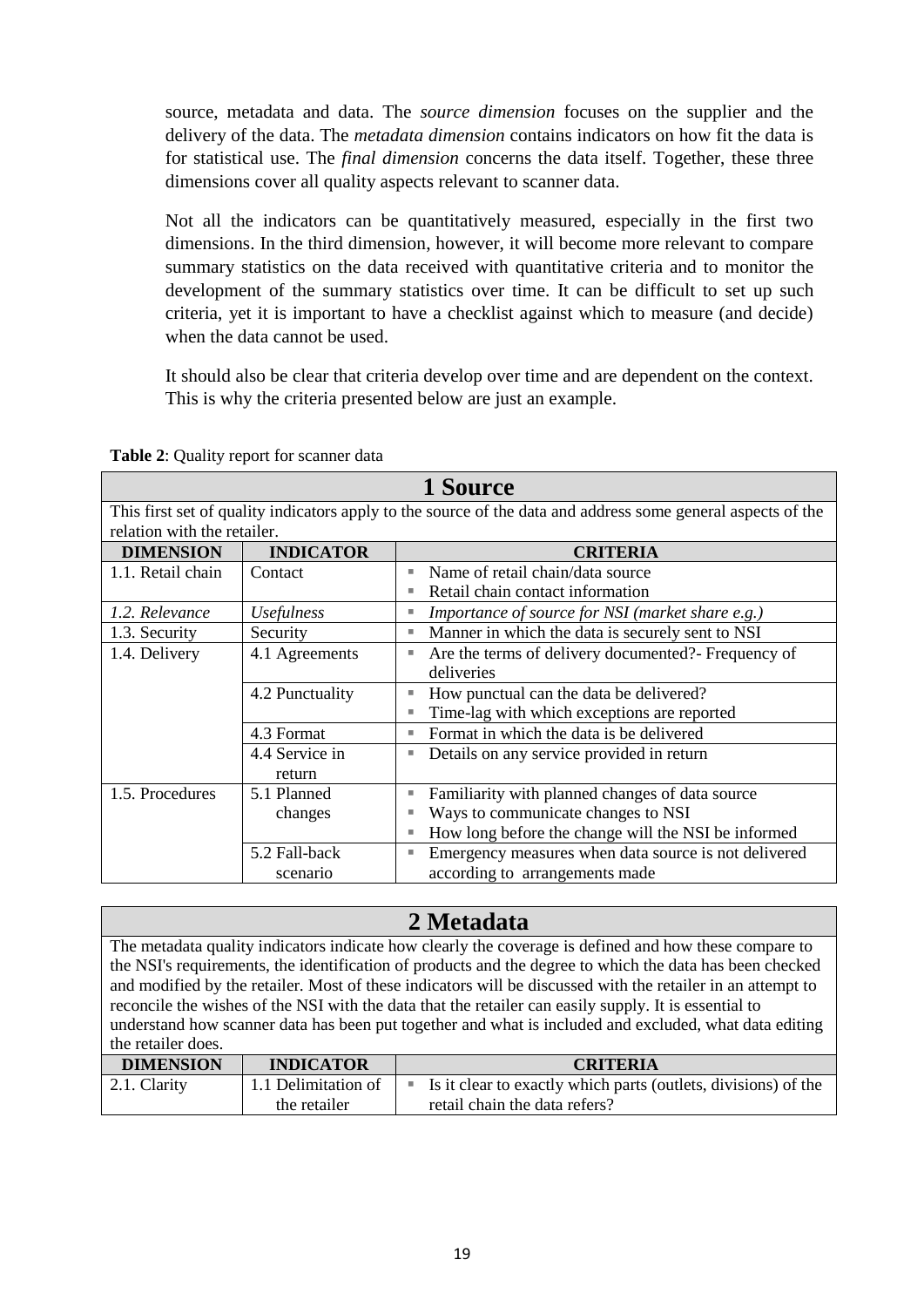#### **Table 2**: contd.

|             | 1.2 Types of         | Clarity of the types of transactions included.<br>L.            |
|-------------|----------------------|-----------------------------------------------------------------|
|             | transaction          | Is all consumer-related turnover included in the data?<br>ш     |
|             |                      | Is all business related turnover excluded?<br>ш                 |
|             |                      | Are returns and refunds included? All?<br>ш                     |
|             |                      | Are discounts included? Which?<br>ш                             |
|             | 1.3 Turnover         | Is the definition of turnover clear?<br>ш                       |
|             | definition           | Includes VAT? Include returns, and if so, how?                  |
|             |                      | In the week they were originally bought or in which they        |
|             |                      | were returned?                                                  |
|             |                      | What is the format?                                             |
|             | 1.4 Quantity         | Is the definition clear? Do the quantities include returns<br>Ξ |
|             | definition           | or not?                                                         |
|             | 1.5 Unit of quantity | Is the definition clear? What is the format?<br>٠               |
|             | definition           |                                                                 |
|             | 1.6 Periodicity      | Clarity of the period to which the reported data relates.<br>L. |
| $2.2.$ Data | Checks (by retailer) | Population unit checks performed                                |
| treatment   |                      | Variable checks performed<br>L.                                 |
|             |                      | Combinations of variables checked<br>ш                          |
|             |                      | Extreme value checks performed<br>L                             |

| 3 Data                                                                                            |                      |                                                                                               |  |
|---------------------------------------------------------------------------------------------------|----------------------|-----------------------------------------------------------------------------------------------|--|
| The quality indicators that concern the data actually delivered and should be monitored with each |                      |                                                                                               |  |
| delivery.                                                                                         |                      |                                                                                               |  |
| <b>DIMENSION</b>                                                                                  | <b>INDICATOR</b>     | <b>CRITERIA</b>                                                                               |  |
| 3.1. Technical                                                                                    | 1.1 Readability      | Accessibility of the file and data in the file<br>Ξ                                           |  |
| checks                                                                                            | 1.2 File declaration | Compliance of the data in the file to the metadata<br>Ē,                                      |  |
|                                                                                                   | compliance           | agreements                                                                                    |  |
|                                                                                                   | variables            |                                                                                               |  |
|                                                                                                   | 1.3 Convertibility   | Conversion of the file to the NSI-standard<br>$\blacksquare$                                  |  |
|                                                                                                   |                      | % of records that could not be converted to the NSI                                           |  |
|                                                                                                   |                      | standard                                                                                      |  |
| 3.2. Accuracy                                                                                     | 2.1 Inconsistent     | Extent of erroneous objects in source<br>п                                                    |  |
|                                                                                                   | objects              | % of GTIN codes with illogical relations to (aggregates<br>п                                  |  |
|                                                                                                   |                      | of) objects. For example: % of GTIN codes with missing                                        |  |
|                                                                                                   |                      | values for variables, % GTINs with incorrect VAT rates                                        |  |
|                                                                                                   |                      | and % of GTINs with illogical prices                                                          |  |
| 3.3. Complete-                                                                                    | 3.1 Coverage         | Absence of target GTIN (missing objects) in the source<br>$\blacksquare$                      |  |
| ness                                                                                              |                      | Check on the number of GTIN codes per category in the<br>п                                    |  |
|                                                                                                   |                      | shop classification against a – historically determined –                                     |  |
|                                                                                                   |                      | expectation.<br>$\blacksquare$                                                                |  |
|                                                                                                   |                      | Check on the total level of expenditure against $a -$<br>historically determined expectation. |  |
|                                                                                                   |                      | Presence of non-target objects in the source<br>Е                                             |  |
|                                                                                                   | 3.2 Dynamics of      | Changes in the population of objects (new and dead<br>Е                                       |  |
|                                                                                                   | objects              | objects) over time                                                                            |  |
| 3.4. Time-related                                                                                 | 4.1 Timeliness       | Time between the end of the reference period and receipt<br>$\blacksquare$                    |  |
|                                                                                                   |                      | of the source                                                                                 |  |
|                                                                                                   | 4.2 Punctuality      | Time lag between the actual and agreed delivery date<br>П                                     |  |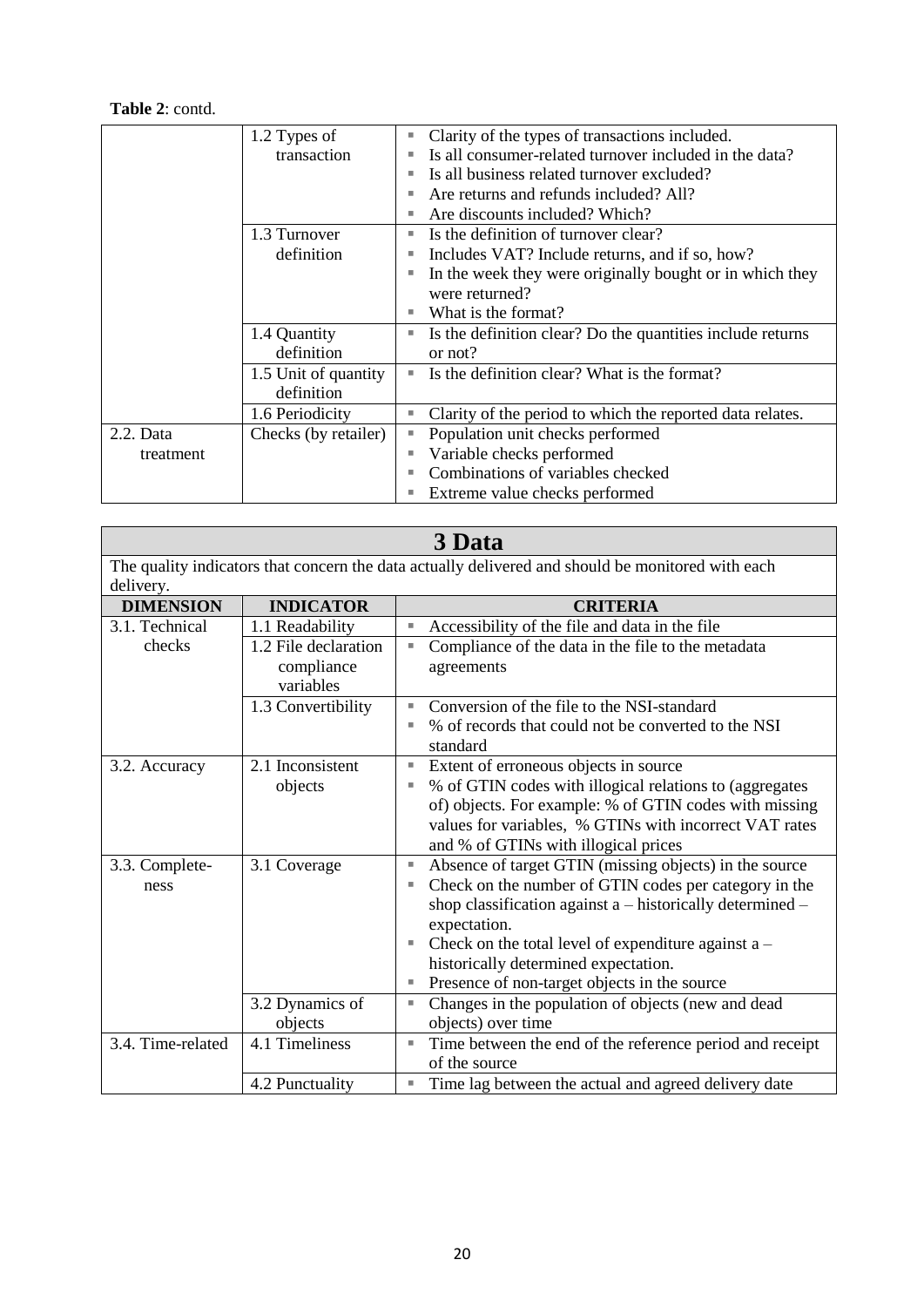## <span id="page-20-0"></span>*6. Processing scanner data: overview*

In general, there are three steps in processing scanner data and two approaches to determining the sample of items. The three steps are:

- 1. Classifying item codes to ECOICOP (Chapter 7).
- 2. Sampling of item codes and the calculation of the elementary aggregate index (Chapter 8), and
- 3. Integrating the outcomes from the scanner data production process into the HICP (chapter 9).

The two approaches to sampling items (step 2) for supermarkets are the *static* and the *dynamic* approach.

Assume that the data set is complete and correct, classifying item codes to ECOICOP is the first step in processing scanner data. The ECOICOP aggregate may be a nationally defined aggregate below the level ECOICOP subclass level.

The classifying of item codes is followed by the sampling of item codes. In the static approach, a sample is drawn from year t and used for 12 months following December of year t. The sample is kept and replacements are made as needed. The dynamic approach draws a matched sample of items over a period of two months (t and t-1), moving up each month.

After the sampling of item codes has taken place, average prices or indices are calculated as necessary and integrated into the HICP. The remainder of this guideline will treat these topics in greater detail.

The *static approach* closely mimics the traditional fixed sample including the treatment of relaunches. Towards the end of a year a sample of item codes is purposively drawn as representatives for the following year. If an item becomes less representative or disappears during the year, it is replaced. This all follows traditional methodology, but with the advantage of having full information on actual transactions on which to base choices about the initial selection of item codes and, if needed, their replacement during the year.

This method has advantages, especially if scanner data is used on a limited scale and if it has to be combined with data collected in the traditional way. In such cases, it may be convenient and efficient to 'hand-pick' those item codes that best fit the product descriptions used in traditional price collection. The method also has drawbacks; it is labour-intensive and makes limited use of the available data.

The *dynamic method* automatically selects a representative sample of item codes for each consecutive set of two months (t and t+1, t+1 and t+2, t+2 and t+3 and so on) by selecting all matched item codes that have a turnover above a certain threshold and will include new and sufficiently important items whilst dropping items that are less important. The method resembles monthly replenishment and chaining. The dynamic method is favoured when substantial amounts of scanner data have to be processed because it can easily be automated. However, if relaunches and replacements occur frequently, they need to be dealt with separately to ensure quality adjustments are made.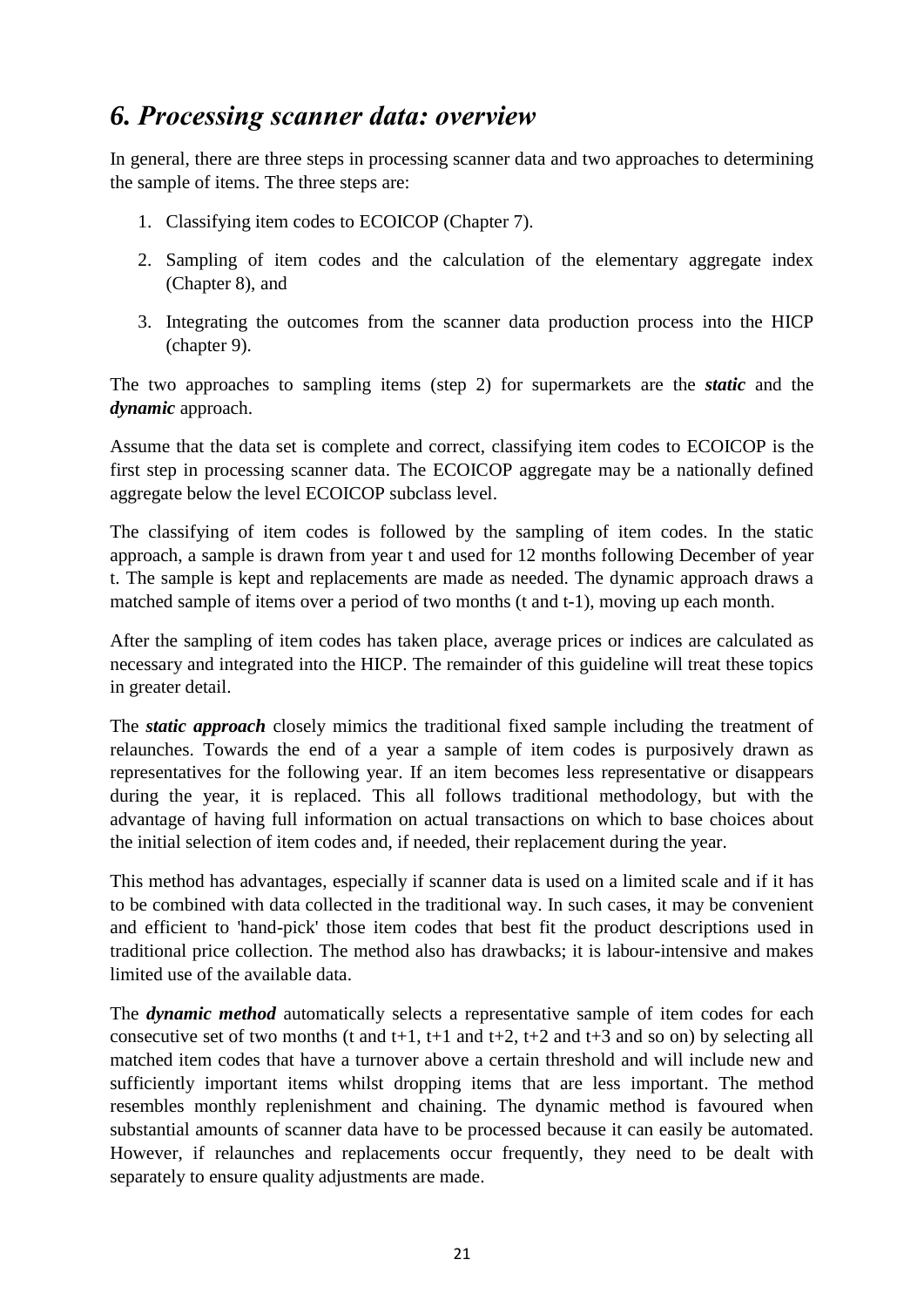When processing large quantities of data, mistakes are bound to occur and should be seen as acceptable within certain limits. It is therefore important that procedures are put in place to check the quality of the automated procedures, monitor the number and nature of mistakes and errors, and ensure that the automated systems are improved. Automatic processing scanner data requires at least two quality checks to be made:

- 1. Checks on whether items have been correctly mapped to ECOICOP. This is valid for both the static and the dynamic approach.
- 2. Checks on whether replacements have been included correctly. This is particularly relevant for the dynamic approach.

The outcomes of processing scanner data, indices or prices, are of course subject to the regular validation and plausibility checks used for the whole HICP.

## <span id="page-21-0"></span>*7. Classification*

*Classifying item codes to ECOICOP is a new aspect or step in the production of the HICP. Given the large numbers of item codes involved, manually classifying codes to ECOICOP is not advisable. Modern techniques taken from semantic technologies, artificial intelligence and machine learning are more appropriate. Eurostat has started a separate project with external partners to develop a classifying methodology and this section will be extensively updated in 2018.* 

The first step in processing scanner data is classifying the items to ECOICOP. The level of product classification to which the item code is mapped will be the lowest level of classification used by the NSI; often the 6- or 7-digit level of ECOICOP.

Classification is done in two steps:

- 1. The initialisation of a new retailer, when all the data needs to be mapped.
- 2. Classifying as part of the monthly production cycle.

Classifying item codes is partly unique to each retailer, as the data each of them provides differs and descriptions for the same item code need not be the same across all retailers.

At the initialisation stage, it is important to understand which item codes should be used and how stable the item codes are, especially if PLU, in-store and SKU codes are used. The scanner data set may well include groups of items, such as clothing or home decoration, that are to be excluded or assigned to a different division of ECOICOP. If item codes have unclear meanings, then they are not useful and should be excluded, or alternatives must be discussed with the retailer.

Given the large number of item codes, manually classifying each item code is not realistic in terms of the resources needed, and automated procedures are preferred. Often a retailerspecific classification can be used as a shortcut. It is also possible to simply replace the 6- or 7-digit level with the detailed retailer-specific classification aggregates. For example, before the introduction of scanner data one NSI defined some 175 elementary aggregates in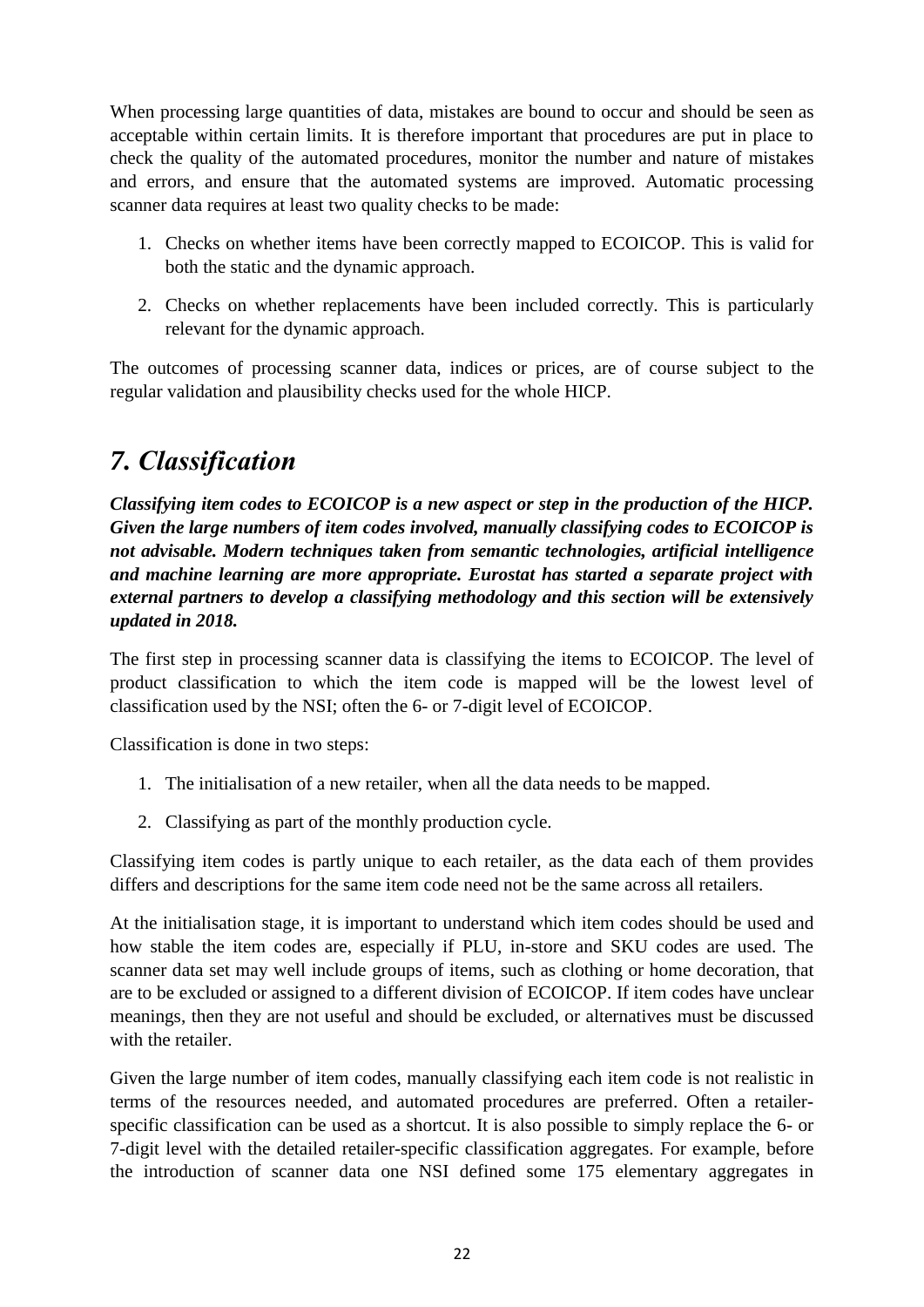ECOICOP division 01 and with scanner data now defines 400 elementary aggregates based on the retailer-specific classification (see Chapter 9.3).

The classifying procedure, especially if parts of it are fully automated, may lead to an incorrect classification of a few item codes to ECOICOP. Building procedures that are 100% water-tight is not a practicable solution to this, as the cost would be prohibitive. It is better to monitor the automated systems separately from the production cycle, using a sample of newly mapped item codes, accept that some mistakes are likely, and use the results to improve the automated classification procedures. The number of mistakes should, of course, be below a certain threshold. If the threshold is exceeded, corrective action may be called for before using the outcomes to calculate the HICP.

## <span id="page-22-0"></span>**7.1. Initialisation of scanner data from a new retailer**

The initialisation consists of an in-depth study to understand the churn of item codes, identifying items and groups of items that are to be excluded and developing automated classification routines. For each retailer a separate initialisation is required.

- a) In principle, the classification process should be automated as much as possible. The use of automated tools is recommended for the semantic analysis of item descriptions to classify items.
- b) The type of codes (GTIN, PLU, SKU, etc.), the descriptions (the meanings of abbreviations, etc.) and other metadata linked to the codes must be fully understood.
- c) The churn of the item codes must be understood. To achieve this, a longer period has to be studied. Do codes refer to the same item each month? What is the attrition rate**<sup>17</sup>** and the rate at which new item codes are introduced? The results of these tests will determine whether a replacement strategy needs to be implemented, and if so, how.
- d) Use of the retailer-specific classification is recommended. This should be mapped onto the lowest level of the national ECOICOP used. A retailer-specific classification can be seen as a short-cut; if the retailer classifies an item as 'white rice', then one may assume that all items with that classification should be classified under ECOICOP 01.1.1.1 (Rice).
- e) The items or groups of items should be identified to exclude, for instance, item codes with unclear descriptions. For example, a code could be used to designate the 'special pastry offer' or the 'bunch of flowers' which changes from one day to the next.

## <span id="page-22-1"></span>**7.2. Monthly classification process**

 $\overline{a}$ 

- f) The automated classification process should be used to map **new** item codes and item codes with changed meta-data (description, classification etc.).
- g) For item codes that could not be mapped unambiguously, a classification algorithm should be used. If this is not possible, new item codes will have to be classified

 $17$  Attrition rates are the percentage of GTINs that disappear in the next period.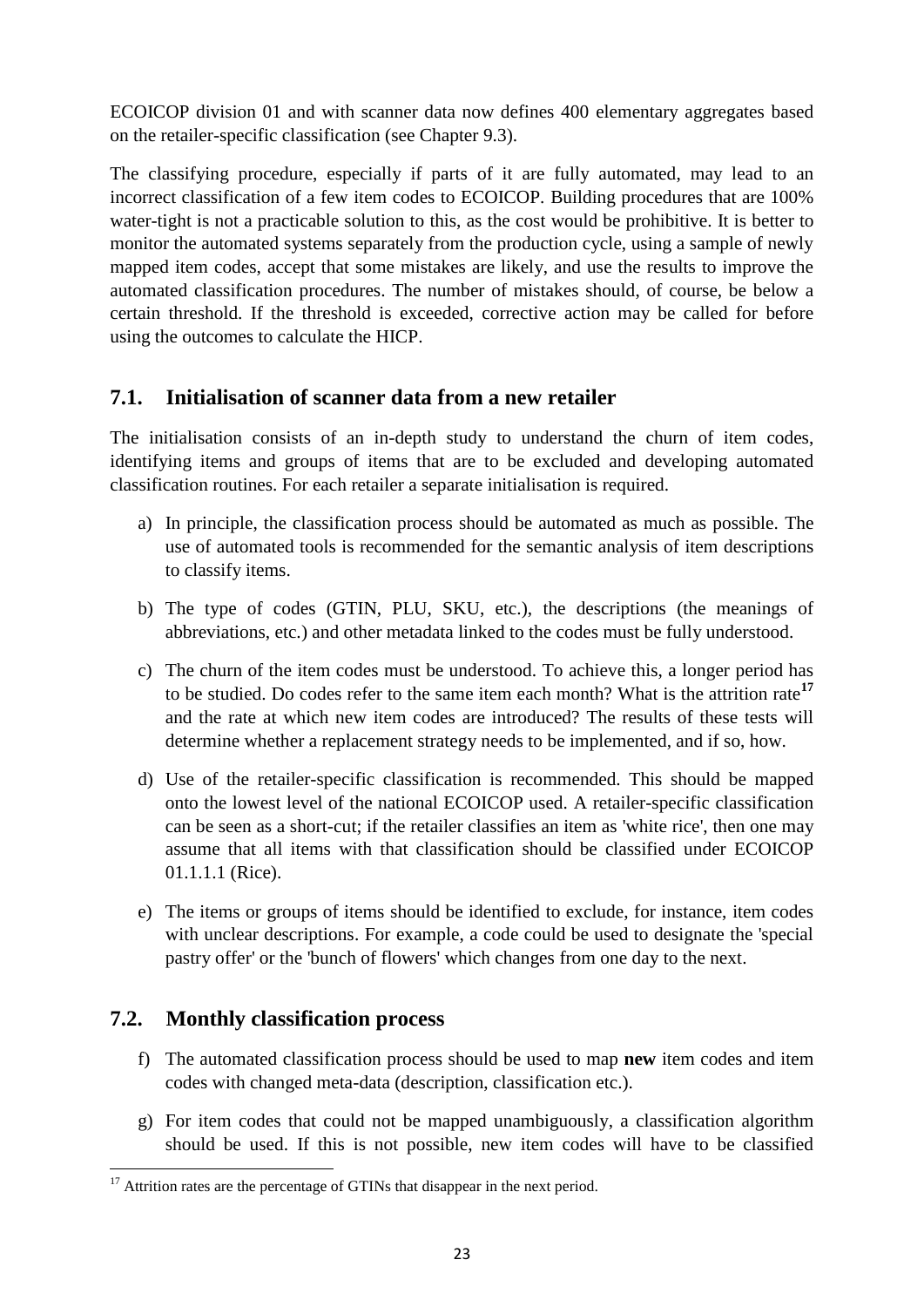manually, by visual inspection of the item description, and preferably by focusing on item codes with a high turnover and item codes that are sensitive to changing item descriptions, such as those for fresh produce.

- h) Each of the following checks should be carried out regularly:
	- i. Monitor the changes in the retailer classification, such as item codes that move to another group.
	- ii. Check the classification of item codes where the description has changed.
	- iii. Check if item codes retain the same retailer-specific/ECOICOP classification.
	- iv. Check item codes that have been excluded, such as items with an unclear description.
	- v. Monitor new and disappearing item codes (this is part of the method of dealing with replacements).
- i) Ensure that results can be reproduced: save previous versions of the retailer-specific classification and the classification to ECOICOP.
- j) The quality of the classification, whether or not it is automated, needs to be checked. It is advisable to randomly select a sample of item codes and check the correctness of the classification. Errors should then lead to improvements in the classification procedures, which may or may not be automated. There are different ways to carry out the checking, such as a visual scan.

## <span id="page-23-0"></span>**7.3. Classifying with a retailer-specific classification**

After a thorough analysis of the retailer-specific classification, all the item codes of an aggregate that fall within or coincide with some lowest level ECOICOP can be directly linked to ECOICOP.

After this, an analysis has to be made of the retailer-specific classification aggregates that could not be mapped, such as 'Asian food', which could include rice, vegetables, condiments, and so on. If reassigning item codes would have a significant impact in terms of the turnover of the elementary aggregate to which the item codes properly belong, then item codes should be reassigned. If a retailer-specific classification aggregate is considered insignificant in terms of turnover, it may be left out altogether. However, it should still be monitored, so that if it exceeds a certain threshold the items are again included.

The classification should be repeated *each month* for all new item codes. During the monthly classifying, potential replacements could be filtered out by monitoring new item codes and those on the way out owing to decreasing turnover and quantities.

A further number of checks should be programmed that monitor changes in the retailerspecific classification, item codes that change classification, and item codes where the description changes.

If the whole retailer-specific classification changes, re-classifying of the classification to ECOICOP may be necessary. It is generally not in retailers' interest to change the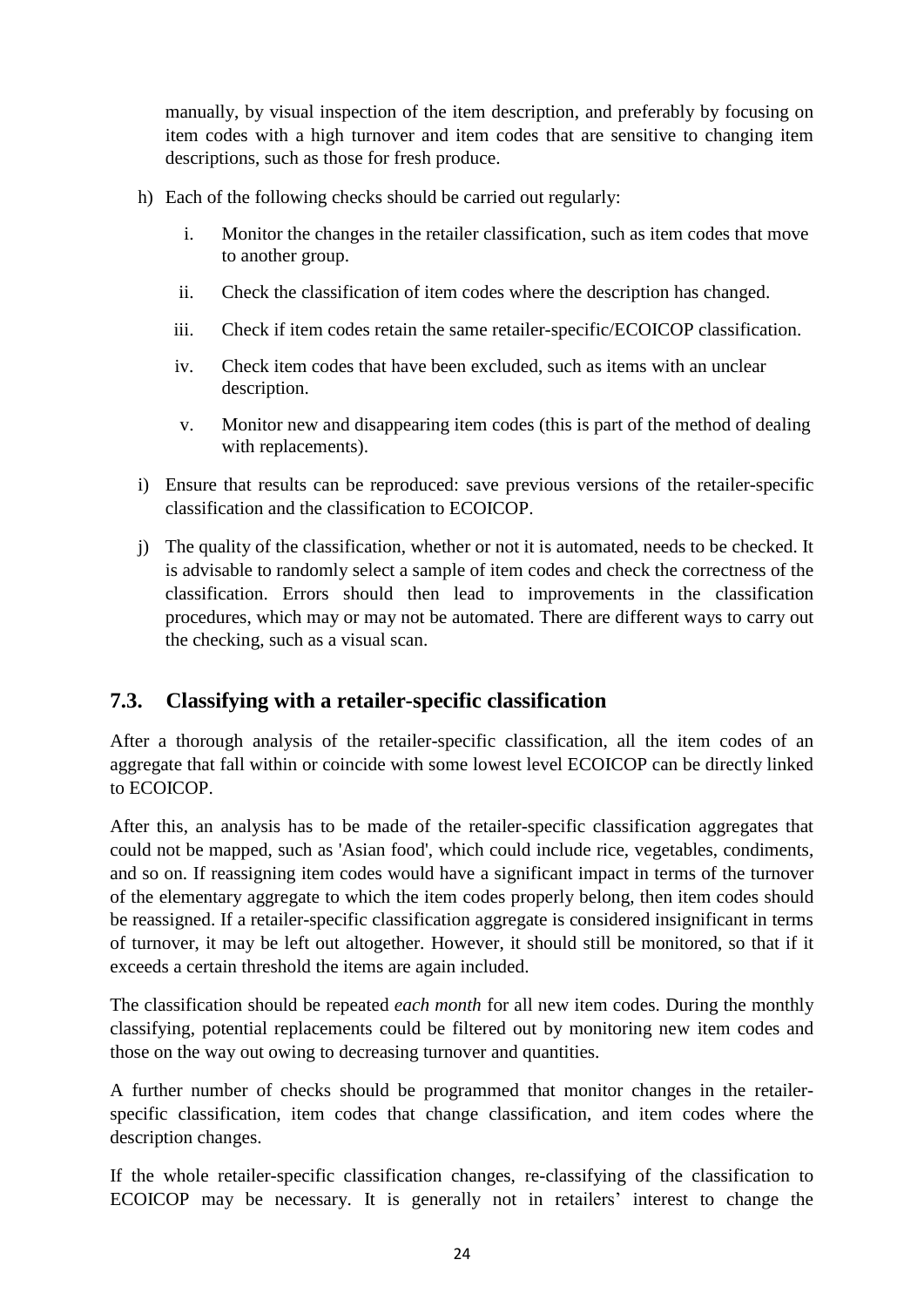classification too often. However, the retailer should be made aware of the need to inform the NSI in good time if changes in the classification are planned.

## <span id="page-24-0"></span>**7.4. Classifying without a retailer-specific classification**

If no retailer-specific classification is available or it is not usable, alternative methods are needed. Classifying item codes manually is not recommended, as it would require more resources. A better option is to use classification algorithms.

## <span id="page-24-1"></span>*8. Sampling: static and dynamic approach*

The static and dynamic approaches were introduced in Chapter 6 and will be described in more detail in this chapter. First we provide some background, then a step-by-step description.

The main difference between the two methods is the automated monthly updating of the sample in the dynamic approach. The values for the filters used in the dynamic method could also be used in the static approach.

## <span id="page-24-2"></span>**8.1. Static approach**

The static approach closely mimics traditional price collection methods.

The first step is to make an initial sample of item codes in December after which, for each month, the sample is maintained as in a traditional survey. The selection over a longer preceding period is needed to ensure that the sample is representative for the whole year (January to December), thereby excluding the sales typical for December.

A balance must be struck between representativity and the ability to maintain the sample. The extent to which the sample can be maintained is influenced by several related factors: the size of the sample, the churn and the efficiency of the system in terms of suggesting replacements that are essentially equivalent to the items originally sampled. The filters used monthly in the dynamic approach are also useful for determining the sample in the static approach.

One NSI that has implemented this method makes an initial sample by selecting all those item codes that constitute 50% of turnover for the selected elementary aggregate (ECOICOP level 6, non-seasonal item) and that were sold throughout the 12 months of the base period. Each elementary aggregate has at least 5 item codes, and some more volatile elementary aggregate have a few more added. The resulting number of item codes is sufficient and maintainable. Another NSIs implementation contains some 6000 SKU codes of which 2–3% per month have warning tags indicating that 'something' needs to be checked manually.

#### *Monthly cycle in the static approach*

In the monthly cycle, a comparison is made between the price reference period and the current month, and replacements are made together with possible quality adjustments.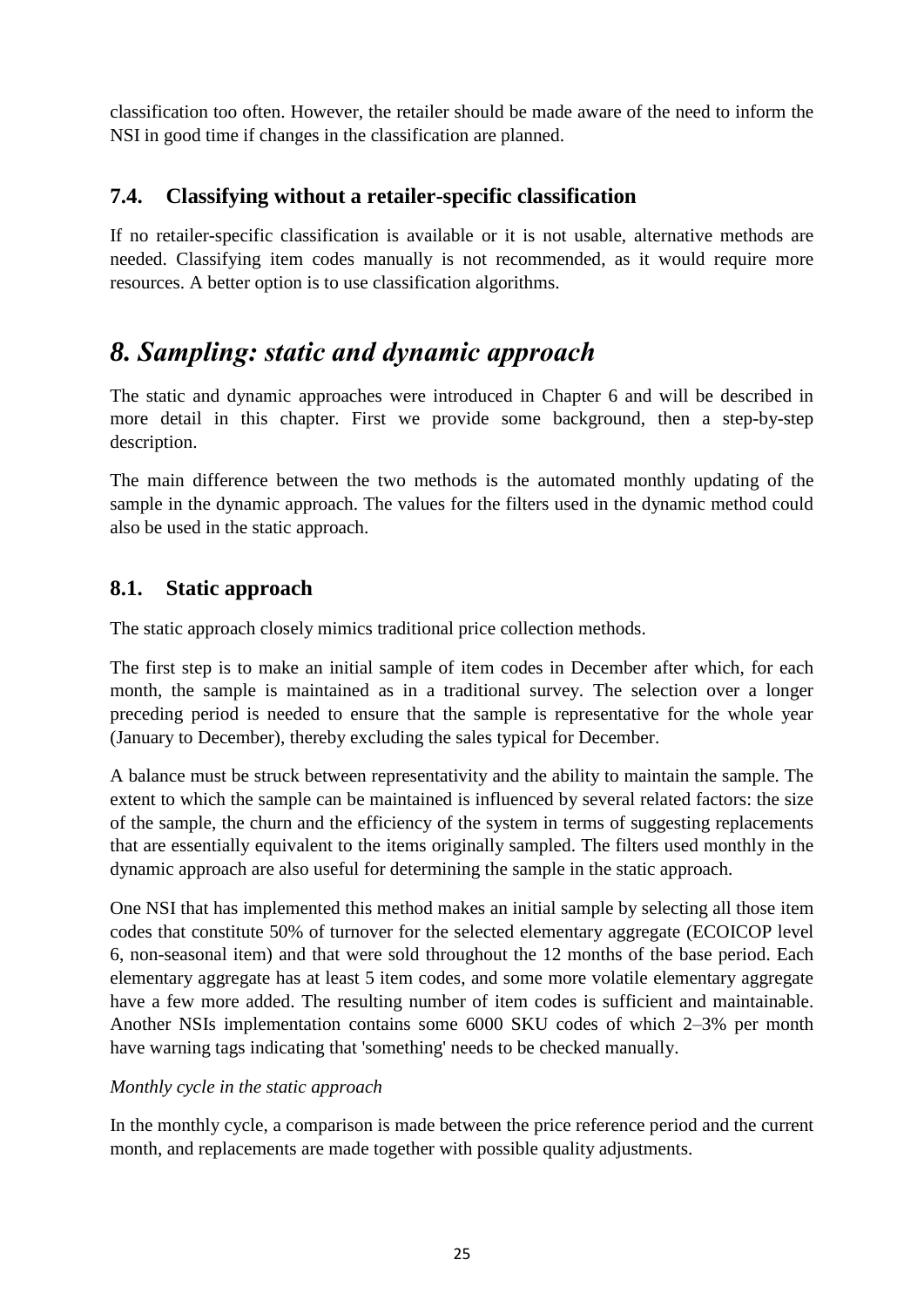The use of scanner data, with the option of looking back into the sampling frame of many previous months, allows for a judicious replacement strategy. If scanner data is processed per week, changes in item codes can be monitored in good time. Consequently, imputations are rare because replacements can be introduced quickly.

Given the updated sample, the prices can be extracted and entered into the regular production process system, where they will be validated alongside the traditionally collected prices.

## <span id="page-25-0"></span>**8.2. The static approach in steps**

*Annual updating of the sample*

- a) The sample of items for year t should be based on turnover from a sufficiently long period, if possible the whole year t-1, to ensure that the sample is stable. The period chosen should account for seasonal items. December t-1 is the price reference period.
- b) It should be ensured that in the initial fixed sample the items cover a sufficiently high percentage of turnover in each elementary aggregate, and that the sample is relatively stable. Depending on the number of items and the distribution of turnover over the items, a coverage level of between 50% and 80% is not uncommon. Because the details differ across countries, retailers and elementary aggregates, it is impossible to provide any precise guidance.
- c) The resulting fixed sample size should be sustainable in terms of the staffing resources needed to maintain it.

#### *Monthly production process*

- d) The occurrence of items in the observation month, compared to the previous month must be checked every month. This should preferably be done each week, assuming the data is delivered on a weekly basis.
- e) If an item code is not found, a replacement is sought within two months, in accordance with the standard HICP requirements regarding missing items.
- f) To ensure that the sample is representative, items whose turnover (or number of sales) falls below a specific percentage or value of December t-1 should preferably be replaced.

The precise percentage should be determined in a pragmatic way: a sufficiently large turnover should be covered and a sufficiently large number of item codes included, all of this relative to the total number of item codes, total turnover and churn. When replacements are made, quality adjustments should be made if necessary, and for supermarkets these are often limited to package size adjustments. If no replacement can be made, the item is discontinued until the annual resampling.

g) This method replaces an item code if, and only if, the code is no longer representative. An alternative is a method that includes all item codes above a given threshold during the observation period. This makes the method more dynamic, in that new items can be included in the index sooner.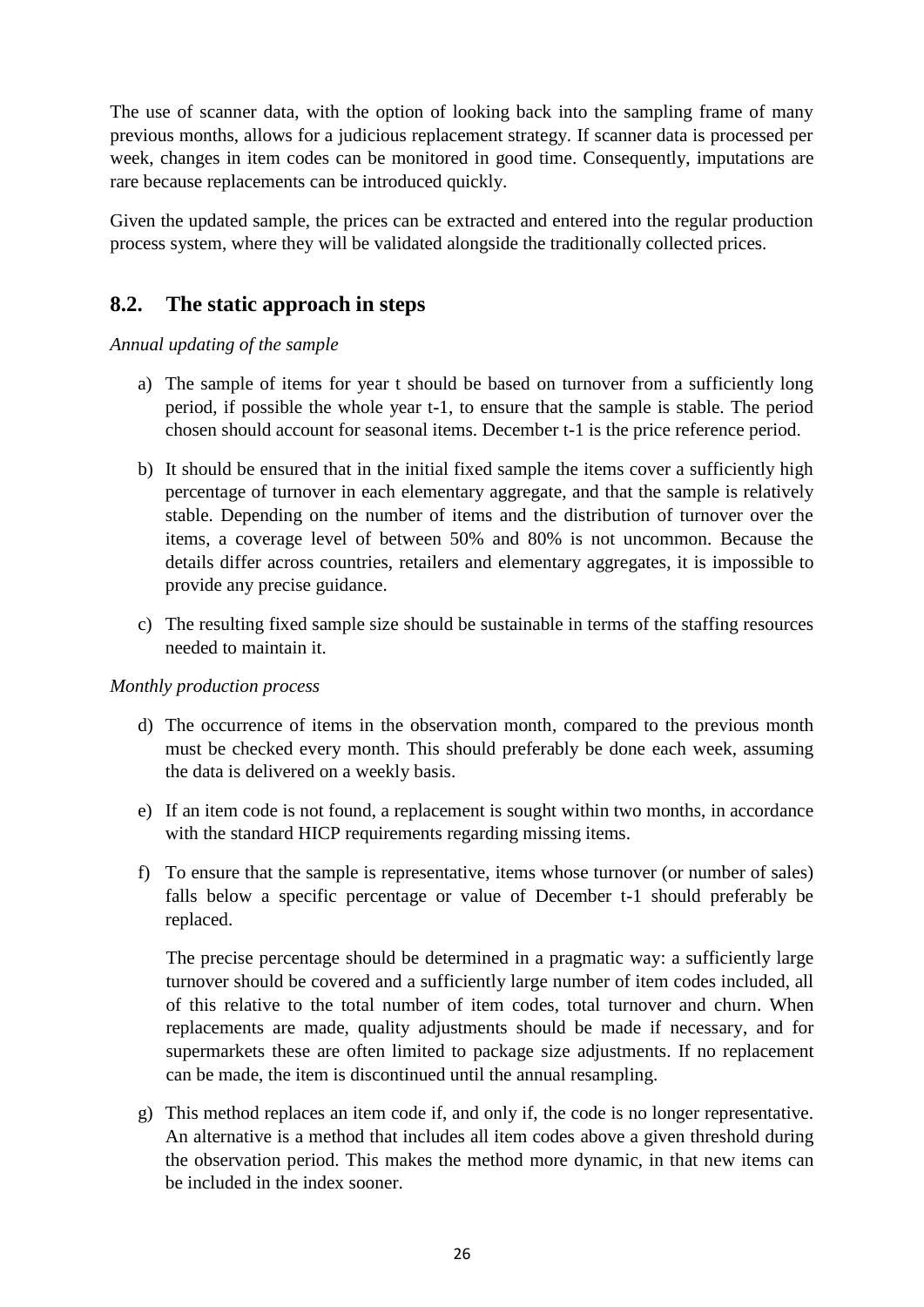- h) If prices are the output of the scanner data production process, it is recommended that they be processed further in accordance with standard procedures for validation and checking plausibility of outcomes.
- i) If indices are the output of the scanner data production process, they can be plugged into the aggregation schema (see Chapter 9.3.)

## <span id="page-26-0"></span>**8.3. Dynamic approach**

The dynamic approach was introduced to improve the quality of the HICP without a large increase in the resources associated with the manual labour involved in the static approach. The dynamic approach would also allow an NSI to increase the number of scanner data retailers or outlets.

The monthly process draws a sample of those item codes that are present in both the current month and the preceding month and that represent a large portion of turnover for that elementary aggregate. It is an empirical fact that often many items contribute to the broad selection of goods on offer, but relatively few are responsible for a large share of turnover. The dynamic method takes this fact into account, as we will see below.

The dynamic basket uses a set of filters and an algorithm to select a matched sample for each month and the preceding month. The entire sampling procedure can be fully automated. However, this convenience comes at a cost: the system does not necessarily link relaunches, because there is nothing inherent in the item code that links two item codes, unless SKUs are used. Hence relaunches have to be treated outside the system. This is also the reason why the dynamic method is not suitable for assortments with a high churn.

The filters should be developed in the initialisation phase and regularly monitored during the production period.

The system uses a blacklist, two filters and an algorithm to select a sample of matched item codes:

- 1. A blacklist that removes groups of codes (e.g. for clothing) or item codes that are unusable for some reason e.g. codes that refer to 'a bunch of flowers', where the exact composition of the flowers changes daily.
- 2. A dump filter that removes items if sharp falls in price and turnover suggest that the product will be taken off the market and cease to be representative. The aim is to eliminate the downward pressure of clearance prices on the index. This is needed (despite point 4 below) to ensure that items leaving the market are removed at the right time, because the turnover may, even in the second month, still be high enough to pass the low-sales filter.
- 3. An outlier filter which removes prices that drop below or rise above given thresholds. This filter ensures that clear errors, such as decimal errors, are removed, as are items where the discounts are so large that prices can drop practically to zero. An example is when consumers can use a coupon to receive a specific item free of charge. Such outliers should of course be investigated and the causes of the error remedied.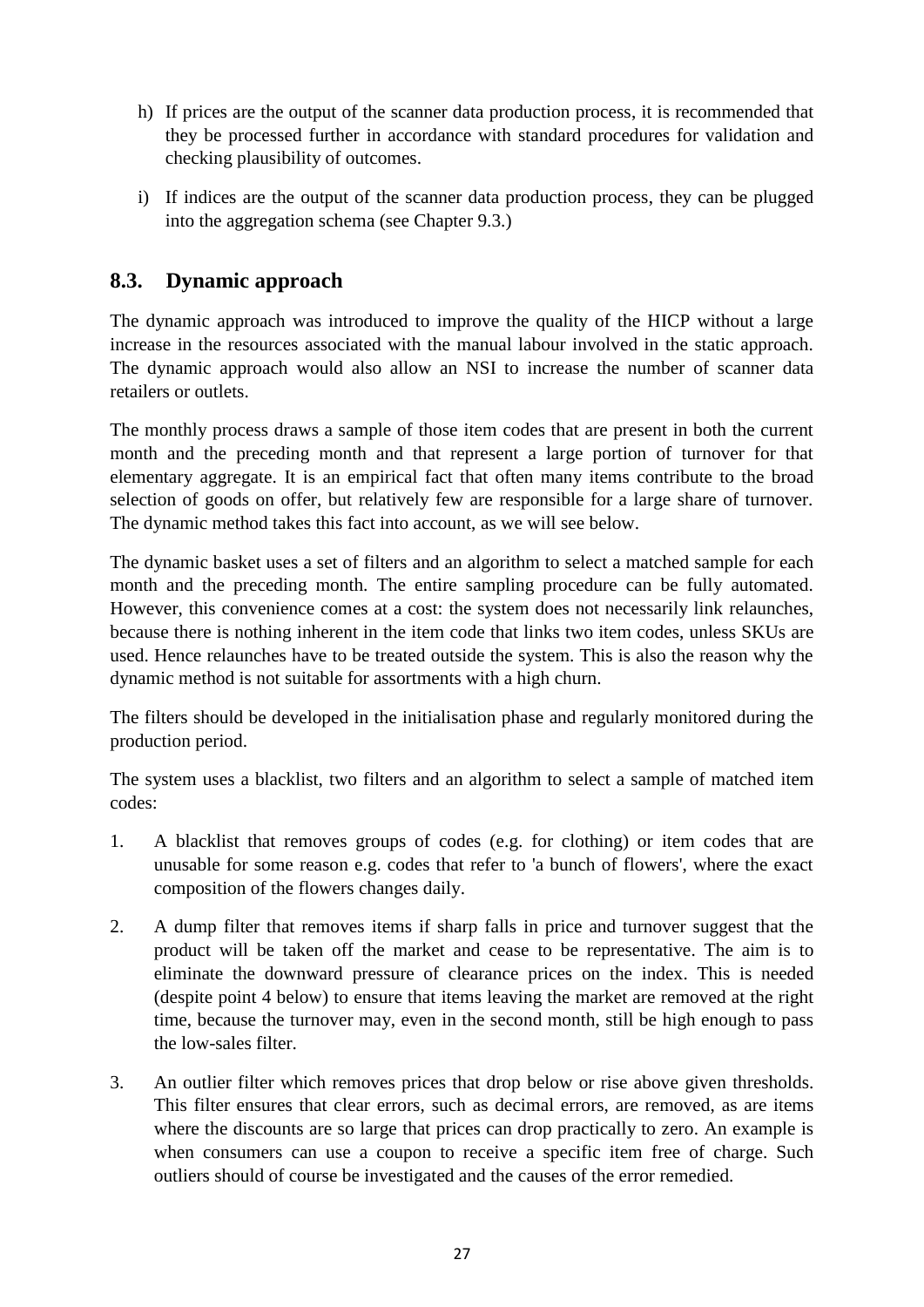4. A low-sales filter that filters out item codes with very low sales, or, conversely, ensures that the selected codes represent a sufficiently high proportion of turnover (between 50 and 80%). The low-sales algorithm is defined as:

$$
\frac{s_{m-1} + s_m}{2} > \frac{1}{(n \times \lambda)}
$$

where  $s_{m-1}$  *and*  $s_m$  is the turnover share in month m–1 and m, *n* is the number of items in the elementary aggregate and  $\lambda = 1.25$ . The value 1.25 for  $\lambda$  is empirically determined so that the selected item codes represent about 80% of turnover. Since this method selects item codes on the basis of turnover, certain product segments like lowvalue or brandless items must not be included in the sample, as their low prices also contribute to a low turnover.

The exact values for the filters cannot be given, as they depend on the specifics of national markets and probably vary between countries.

Relaunches and replacements are a potential problem for this method because as the system does not automatically link a disappearing item code with its relaunch or replacement item code.

The imputation period should be set for 14 months to ensure that items (automatically) reenter the computation system and that the elementary aggregate indices satisfy the identity test and the chained index passes the transitivity test. The period of 14 months is a little longer that 12 months and ensures the inclusion of item codes that are sold each year for a short and possibly shifting period, e.g. Easter items. The period of 14 months also ensures that if an item re-enters the calculation after that period it is treated as a new item and the risk of comparing item codes for two different items (re-use of an item code by the producer for another items) is minimal.

Items are not explicitly weighted. The turnover is only used for sampling items and calculating the unit value for each item.

#### *Monthly production process*

- a) The filters developed as part of the initialisation process for scanner data are applied.
- b) For relaunches and replacements, old and new item codes should be combined and unit value indices should then be calculated for the combined codes. Quality adjustments should be applied as needed, especially for changes in package size.
- c) The elementary aggregate index is calculated on the basis of the matched set of representative item codes for items that are actually sold in two successive periods. An unweighted Jevons index is calculated over the current and preceding month as follows (see HICP Methodological Manual, formula 8.11)

$$
P_{J}^{(m-1)t,mt} = \frac{\left(\prod_{k=1}^{K} p_{k}^{mt}\right)^{\frac{1}{K}}}{\left(\prod_{k=1}^{K} p_{k}^{(m-1)t}\right)^{\frac{1}{K}}} = \left(\prod_{k=1}^{K} \frac{p_{k}^{mt}}{p_{k}^{(m-1)t}}\right)^{\frac{1}{K}}
$$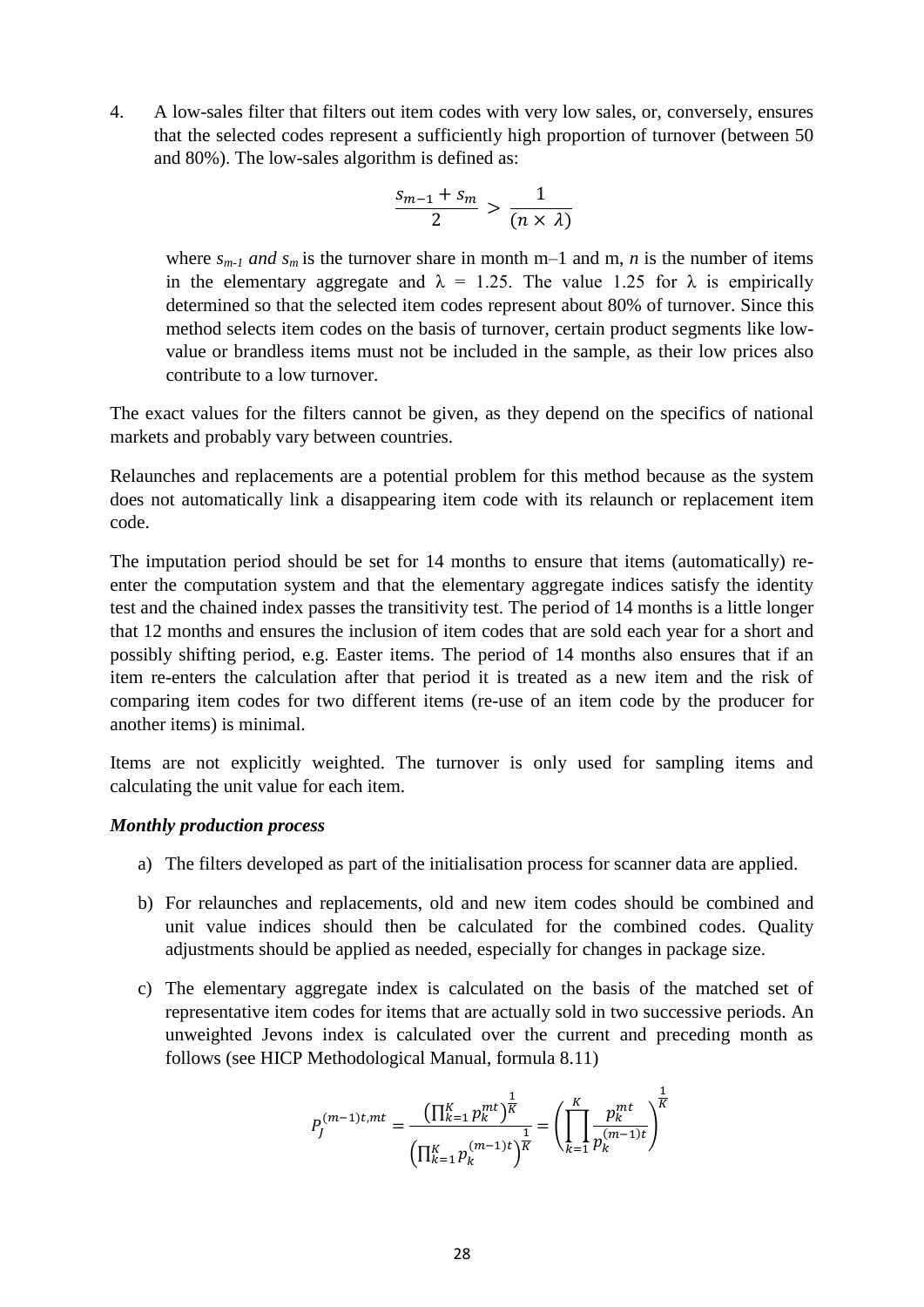where K denotes the set of common item codes belonging to the elementary aggregate K.

Prices for item codes that are not present in subsequent periods are imputed<sup>18</sup> by the price development of the elementary aggregate for a period of 14 months to ensure that seasonal items re-enter the index at the correct time, allowing for shifts between years due to the weather and holidays such as Easter.

The chain-linked index is then as follows (see HICP Methodological Manual, formula 8.13):

$$
CP_j^{0t,mt} = P_j^{0t,1t} \cdot P_j^{1t,2t} \cdot \dots \cdot P_j^{(m-1)t,mt}
$$
  
= 
$$
\frac{\left(\prod_{k=1}^{K_1} p_k^{1t}\right)^{\overline{K_1}}}{\left(\prod_{k=1}^{K_1} p_k^{0t}\right)^{\overline{K_1}}} \cdot \dots \cdot \frac{\left(\prod_{k=1}^{K_m} p_k^{mt}\right)^{\overline{K_m}}}{\left(\prod_{k=1}^{K_m} p_k^{(m-1)t}\right)^{\overline{K_m}}} \neq \frac{\left(\prod_{k=1}^{K} p_k^{mt}\right)^{\overline{K}}}{\left(\prod_{k=1}^{K} p_k^{0t}\right)^{\overline{K}}} = P_j^{0t,mt},
$$

where  $K_1$  denotes the set of common items in period 0 and 1,  $K_2$  the set in period 1 and 2 and so on. Since new items appear and others disappear, the chain-linked month-on-month index does not reduce to the direct Jevons index. It is thus important to investigate the degree to which the sets  $K_1, K_2, \ldots, K$  differ, so that the NSI can assess the risks of downward drift. If the changes are substantial, as may be expected for clothing or cosmetics, this method should not be used<sup>19</sup>.

Superlative indices (Fisher, Törnqvist) may not be used in combination with chainlinking, as these formulas may lead to considerable drift in the index $^{20}$ .

d) A quality control system that is independent of the production system should be used It should check regularly whether or not the production system handles replacements in a correct manner.

There are risks involved in using highly automated systems for the monthly production in which filters and algorithms make the choices. The outcomes (price indices at some level of aggregation) will need to be checked for plausibility using the normal procedures.

To offset these risks, the performance of the algorithms needs to be checked regularly and independently, as these algorithms assume a degree of stability in the population on which they operate. There may come a time when this assumption is no longer valid.

l

 $18$  There is some tension between this recommendation and existing HICP legislation that needs to be resolved in the light of the use of scanner data.

 $19$ For an example of a situation in which this method can clearly not be used, see the dresses in Fig. 3 in Chessa, T, A new methodology for processing scanner data in the Dutch CPI, Eurona, Volume 1/2016, pp. 50-71.

<sup>&</sup>lt;sup>20</sup> See, for instance, Ivancic, L., Diewert, W.E. and Fox, K.J., Scanner data, time aggregation and the construction of price indexes, Journal of Econometrics, 2011, Volume 161, pp. 24-35.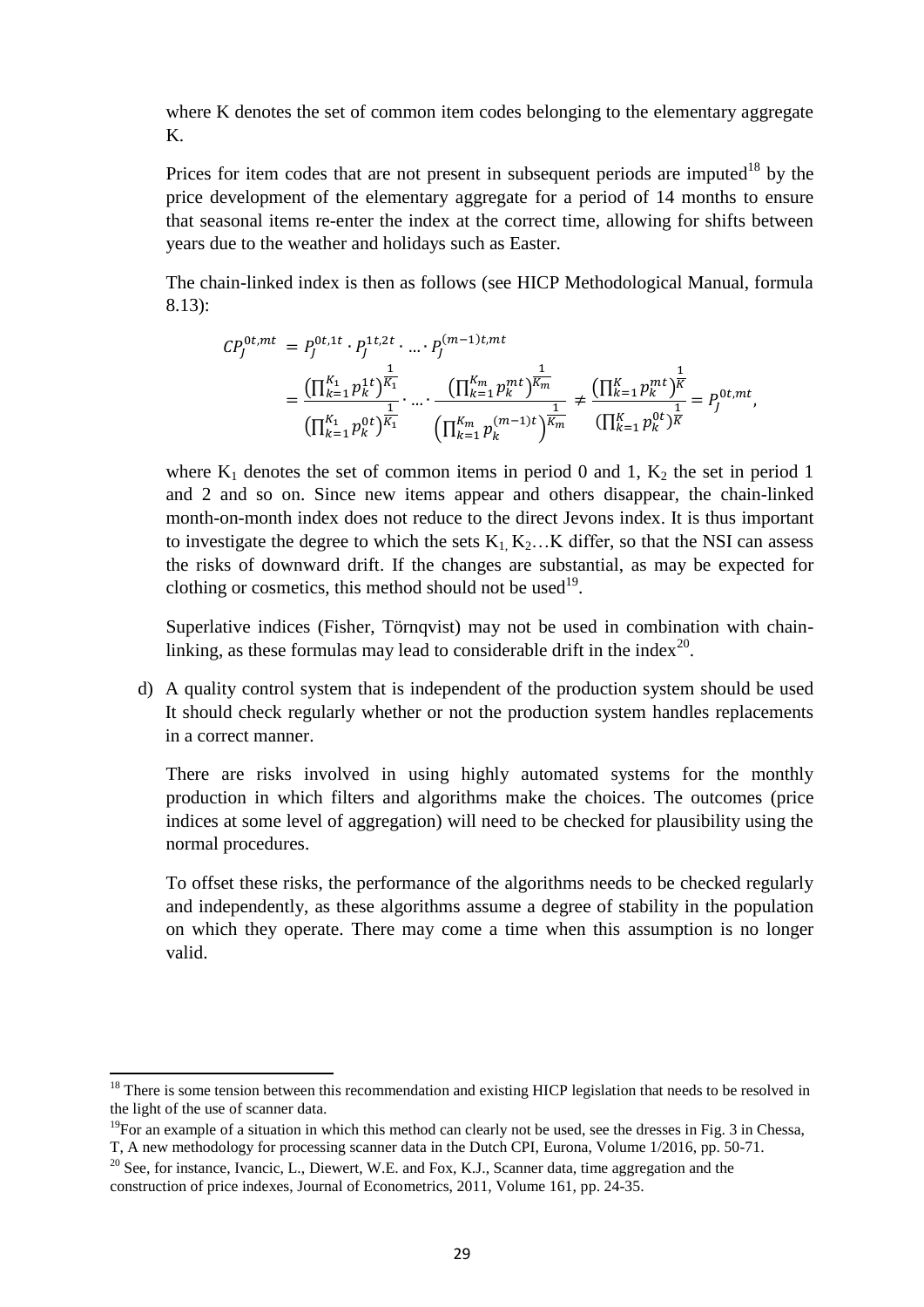## <span id="page-29-0"></span>*9. Seasonality, HICP-CT and Integration*

Before discussing the integration of scanner data into the overall HICP aggregation, we will examine the HICP CT and seasonal items.

## <span id="page-29-1"></span>**9.1. Seasonality**

Seasonal items are those that are not available throughout the year (*strong seasonality*) following some cyclical pattern. In the case of *weak seasonality* sales take place in all periods but vary between periods.

Strong seasonality is dealt with in HICP regulations, and scanner data for seasonal items can be dealt with in accordance with those regulations. However, scanner data offers the possibility of taking a more fine-grained approach, as it contains data that is more detailed and up-to-date. Scanner data makes strong seasonality in expenditure shares and prices explicit, whereas traditional data sources may not do so at the same level of detail.

Scanner data also allows the start and end of the seasons to be monitored more precisely. This means the system should do two things. Firstly allow a long enough period of imputation so that the item codes can be compared between the old and new seasons. Secondly accommodate for shifts in seasonal patterns. The imputation period is therefore set at 14 months. This ensures that items (automatically) re-enter the computation system and that the elementary aggregate indices satisfy the identity test and the chained index passes the transitivity test. The period of 14 months ensures the inclusion of item codes that are sold each year for a short and possibly shifting period, e.g. Easter items.

## <span id="page-29-2"></span>**9.2. HICP CT**

For the HICP-CT, the prices should be estimated on the basis of the metadata available for each item code. If no such data is available, the calculation may be based on an estimate of the average tax rate applicable to the elementary aggregate. If this is the solution chosen, the elementary aggregate should be chosen in such a way as to ensure that the item codes are homogeneous in terms of the tax regime applicable. This means that item codes with and without excise duty should not be mixed.

The HICP-CT indices can be calculated at the level of detailed elementary aggregate indices. This would be the preferred solution in a situation where large quantities of prices are processed.

## <span id="page-29-3"></span>**9.3. Integrating scanner data in the HICP**

Scanner data has to be integrated with traditionally collected prices simply because not all price data is collected with scanner data. At some stage in the aggregation scanner data has to be combined with traditionally collected data.

Two different cases can be distinguished: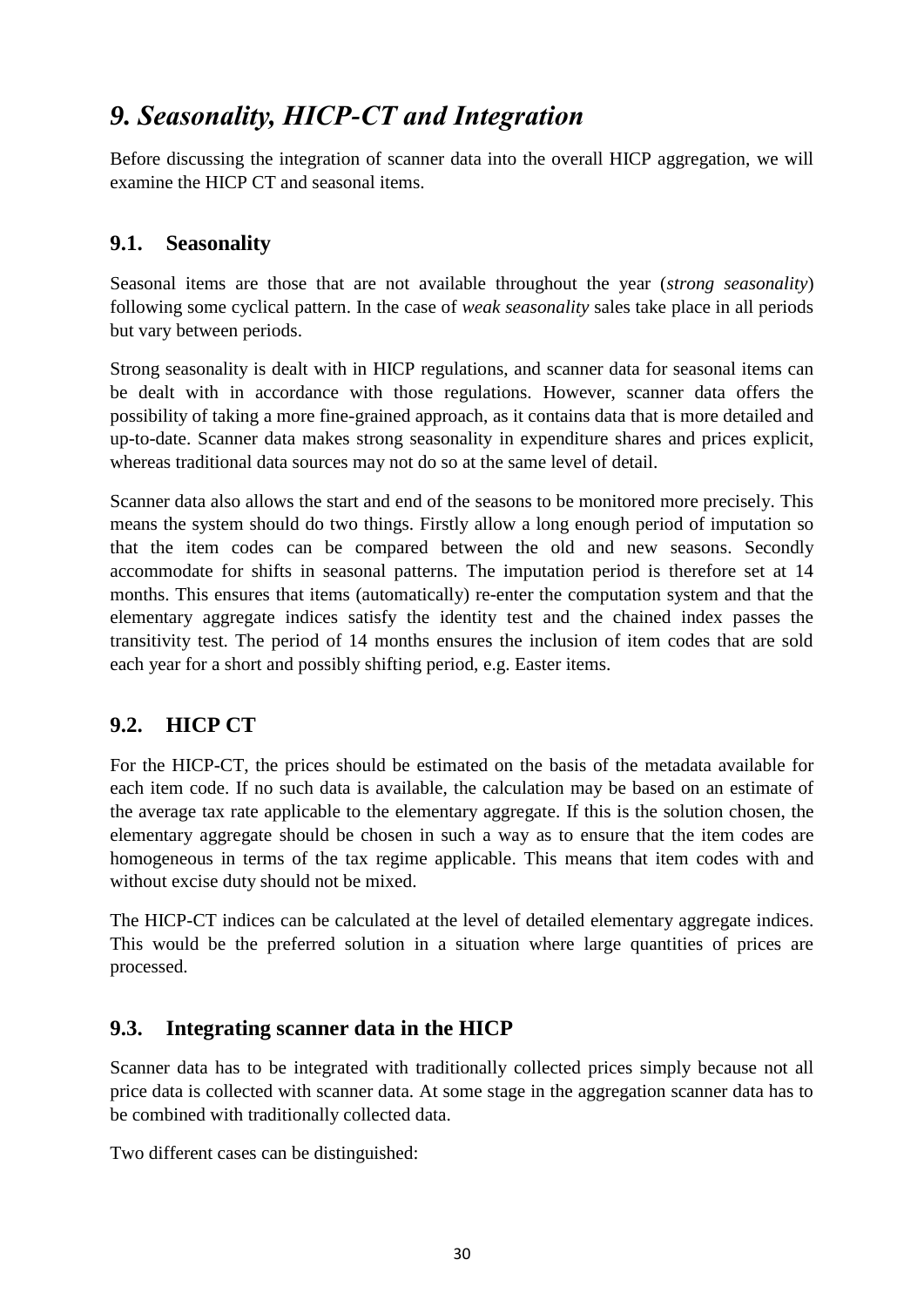- 1. where scanner data covers a part of consumer expenditure for a specific ECOICOP aggregate;
- 2. where scanner data from supermarkets covers all of consumer expenditure for a specific aggregate.

In the first case, the aggregate weight cannot come from scanner data only and traditional sources must be used. For example, see Figure 6 below, if bread is sold by supermarkets (scanner data) and bakeries (traditional price collection), then the total weight for bread would come from National Accounts. The weight for bread could then be split between bakeries and supermarkets. For supermarkets, weights can be further broken down using scanner data.



**Figure 6:** Integrating scanner data and traditional data

Note that a supermarket for which no scanner data is received can be treated as a baker. A second thing to note is that if this approach is taken, all bakery items from a supermarket could potentially enter the index, whereas for the traditional bakeries only the items selected for price collection enter the index. Finally for the supermarkets the elementary aggregates could be different for each supermarket. For example, if one supermarket would classify all the bakery products into white-, brown and other bread then one could use these three elementary aggregates. If another supermarket would distinguish between fresh and prepacked bread, then these two elementary aggregates could be used. What limits the freedom to choose elementary aggregates is the level of publication; if one where to publish brownand white bread then the items of the second supermarket would have to be reclassified.

An example of the second case can be given by simply leaving out the bakeries in the example given above.

After prices or indices have been integrated with other parts of the production system, the results should be subjected to the same validation and plausibility checks as the other parts.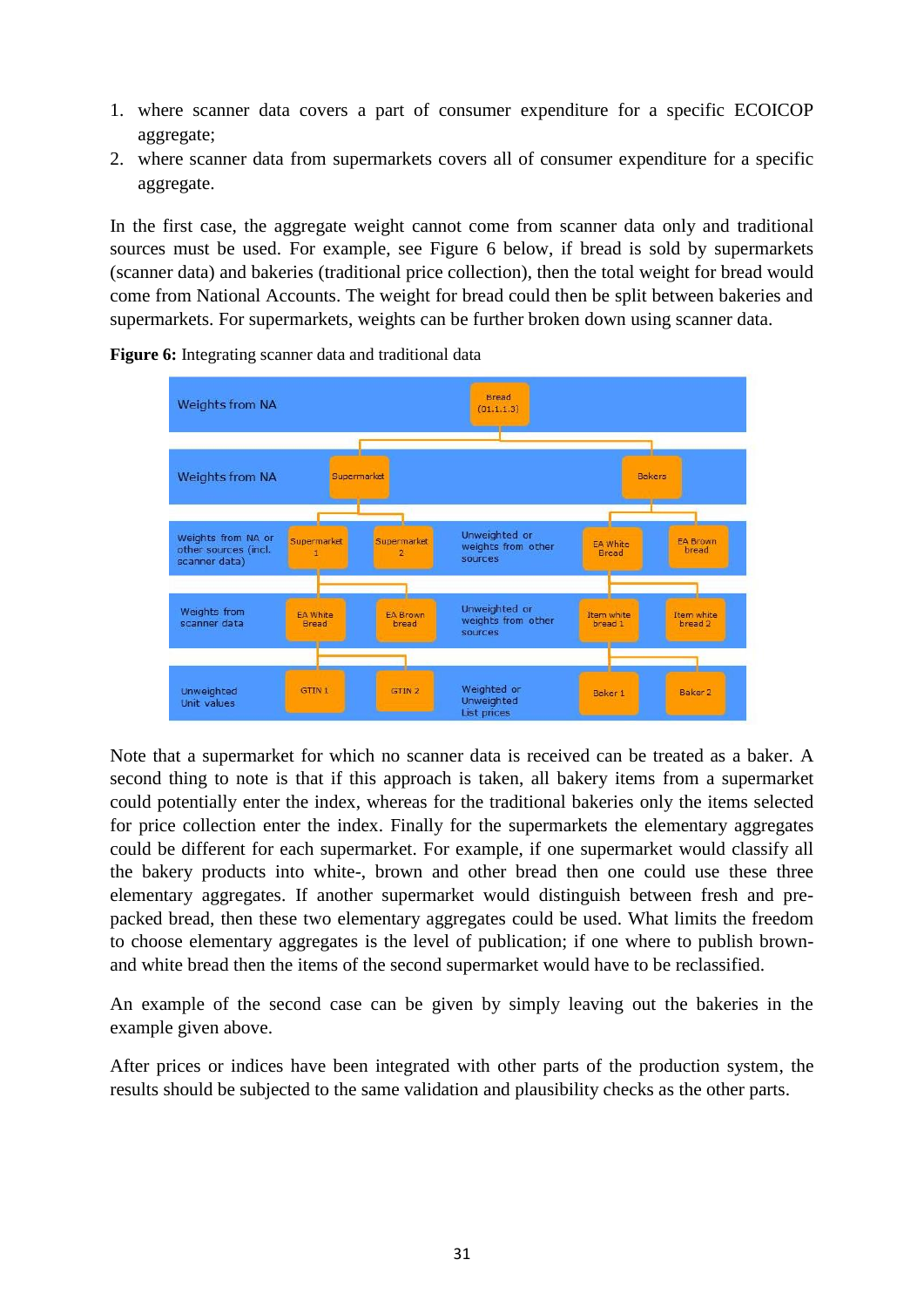### **CONFIDENTIALITY AGREEMENT**

#### **Agreement number: 2013/ H**

#### **BETWEEN**

## **THE BELGIAN STATE (THEMATIC DEPARTMENT PRICES OF STATISTICS BELGIUM OF THE FPS ECONOMY, SMES, SELF-EMPLOYED AND ENERGY)**

#### **AND**

#### *THE SUPERMARKET CHAIN*

**The Belgian State (Thematic Department Prices of Statistics Belgium of the FPS Economy, SMEs, Self-Employed and Energy)**, with registered office in *xxx*, Enterprise number: 0314.595.348, hereinafter called 'Statistics Belgium', for the purpose of this agreement represented by xxx, Deputy Prime Minister and Minister of Economy.

And

*The supermarket chain*, address, for the purpose of this agreement represented by *XX*

Observe that:

- In order to calculate the consumer price index, as well as to meet its European obligations with regard to the harmonised index of consumer prices, the project average prices and purchasing power parities, Statistics Belgium is required to carry out price observations in shops that are part of *the supermarket chain*;
- Statistics Belgium tries to use as many electronic files on sales and turnover at product level as possible for the statistics mentioned above,
- in order to further improve the reliability of these statistics:

Have agreed:

#### **Article 1. Transmission of data to Statistics Belgium**

- **1.1.** *The supermarket chain* shall transmit the data only to Statistics Belgium.
- **1.2.** *The supermarket chain* shall transmit data to Statistics Belgium in electronic form each week for the production of the statistics mentioned above. The transmitted data shall at least be broken down by week, i.e. from Monday to Sunday.
- **1.3.** To ensure the timely production of these statistics, the data mentioned in article 2 shall be transmitted at the latest on the second working day of the week following the week to which the data refer. A working day is understood to be every day of the week, excluding Sundays and bank holidays.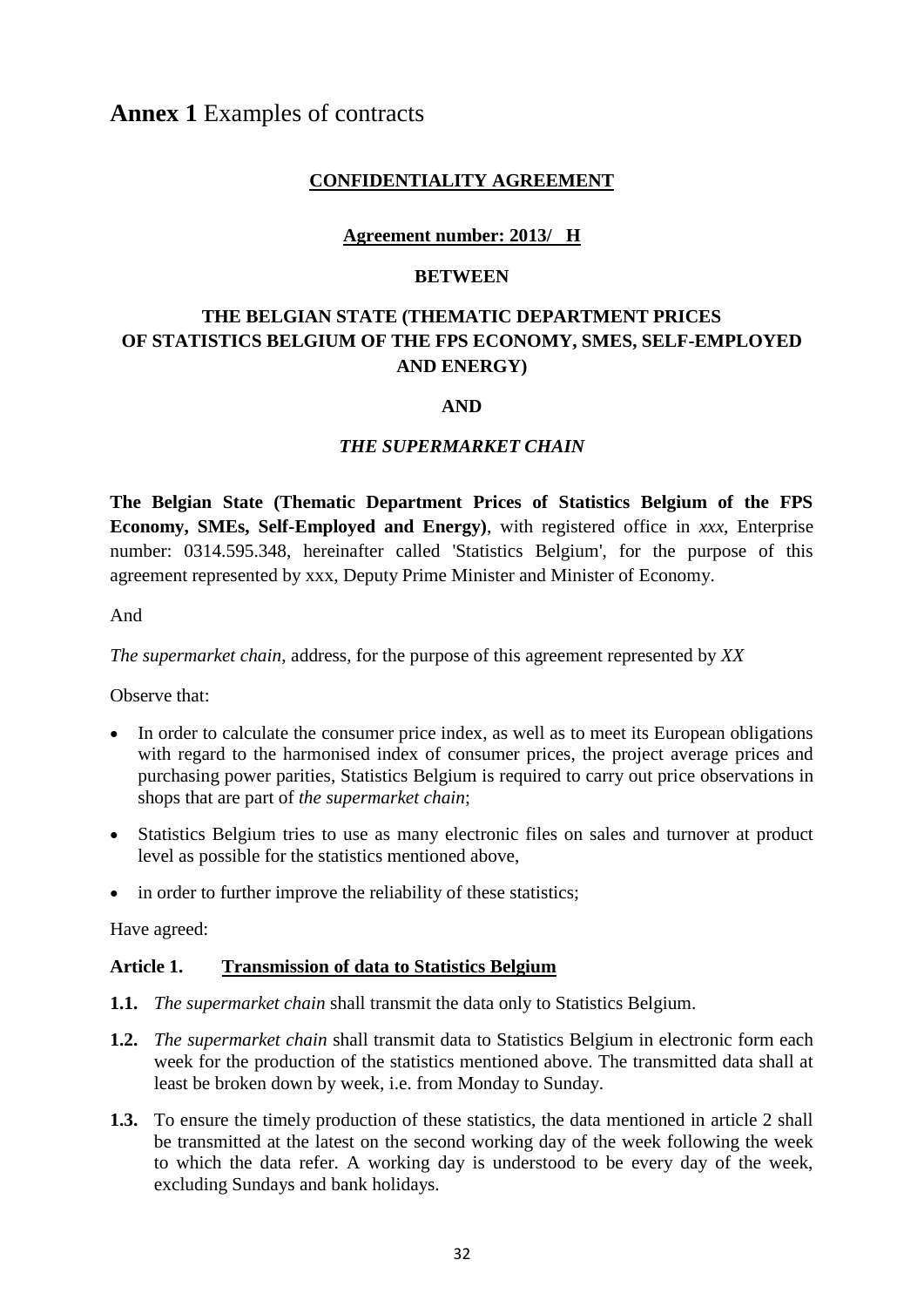**1.4.** Data shall retroactively be transmitted from 1 January 2012, these historical data shall at least be broken down by month. Data shall be transmitted through a secured connection.

#### **Article 2. Content of the transmitted data**

- **2.1.** The data to be transmitted to Statistics Belgium are defined in annex 1 of this agreement.
- **2.2.** If *the supermarket chain* makes a selection of the sold products in the data, these will be provided for all products from its range that can be traced to the product groups in annex 2.
- **2.3.** The data for each product may be aggregated for all points of sale of *the supermarket chain* combined. All points of sale are understood to be those for which *the supermarket chain* can provide data.
- **2.4.** If *the supermarket chain* comprises multiple retail formulas, the data shall be broken down by retail formula wherever possible. For the application of this agreement, *the supermarket chain* shall provide data for the following retailers: ….
- **2.5.** Reporting comprises both goods that are bought directly at the shop as well as distance selling.
- **2.6.** The provided data only refer to sales to consumers.

### **Article 3. Use of the data by Statistics Belgium**

- **3.1.** Statistics Belgium shall use the data exclusively and only (1) for the calculation of the consumer price index, as well as to meet its European obligations with regard to the harmonised index of consumer prices, the project average prices and purchasing power parities and (2) to deliver a market report to Comeos in which aggregated volume and price data for product groups as listed in annex 2 are provided.
- **3.2.** Based on the data, Statistics Belgium shall produce aggregated statistics to fulfil its task of providing official information for public use. To succeed in this task as well as in related tasks, it shall meet the provisions included in the law of 4 July 1962 on public statistics.
- **3.3.** In accordance with the law of 4 July 1962 on public statistics, Statistics Belgium shall ensure that no information related to the individual situation of *the supermarket chain* can be derived from the data published by the Thematic Department Prices of Statistics Belgium.
- **3.4.** If the delivered data fall within the scope of article 111 of the NAI law containing social and various provisions (21 December 1994), the agreement shall be legally void.

Aricle

### **Article 4. Transmission of the data to third parties**

- **4.1.** The supermarket chain shall transmit the individual data referred to in article 1 exclusively to Statistics Belgium.
- **4.2.** Statistics Belgium may not transmit the individual data to a third party.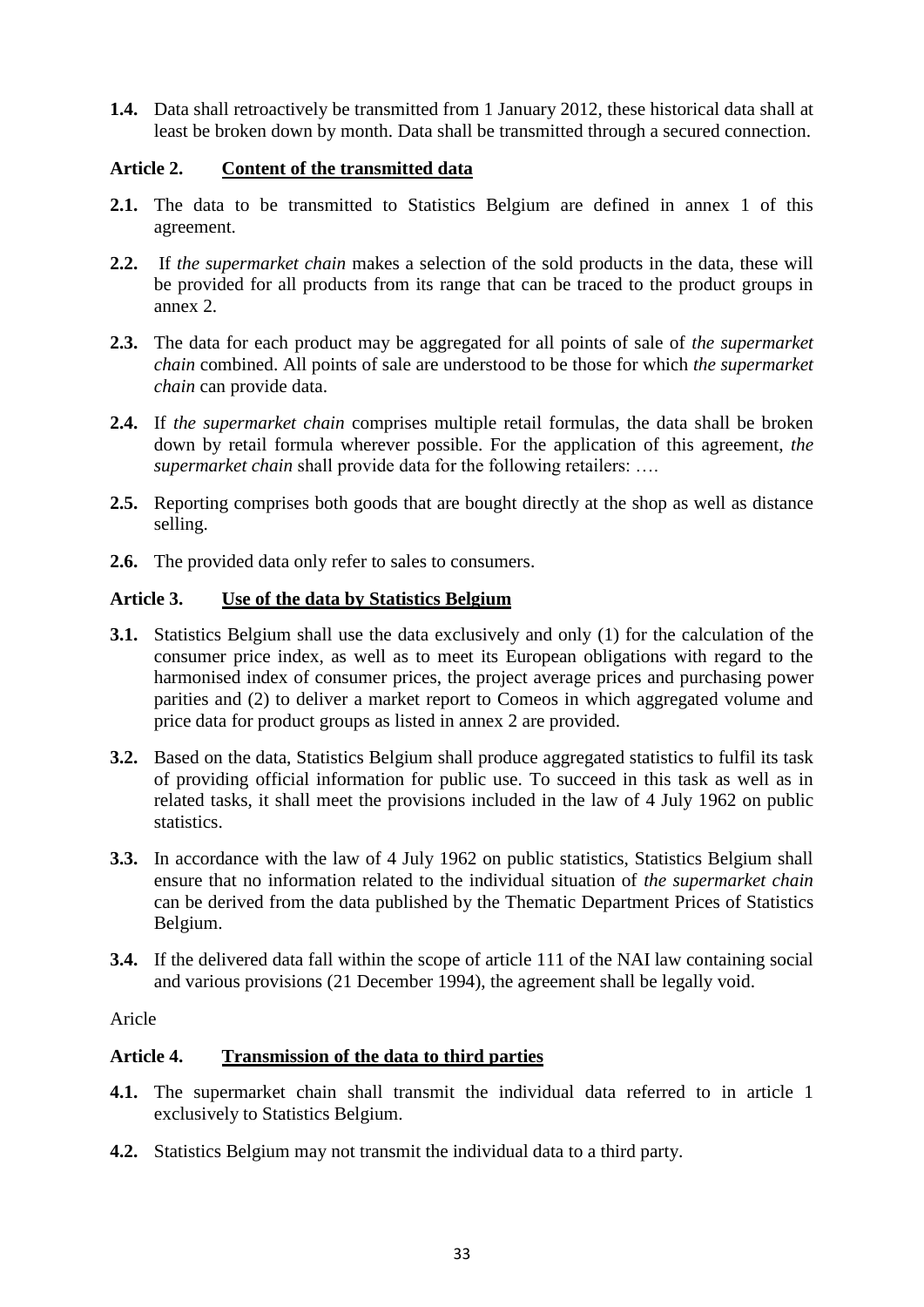- **4.3.** The supermarket chain shall give its permission to use the provided data for an aggregated report made available to Comeos (not-for-profit organisation).
- **4.4.** The report may not be disseminated as an official statistic, since it is not representative of the entire market.
- **4.5.** Statistics Belgium shall carry no responsibility for the use of the report by Comeos. In case of disputes related to the use of this report, the supermarket chain shall turn to Comeos.

#### **Article 5. Unforeseen circumstances**

**5.1.** If - due to unforeseen circumstances - the electronic data cannot be transmitted in time, *the supermarket chain* shall inform Statistics Belgium of the reason and expected duration of the delay one working day after the period referred to in article 1.2.

#### **Article 6. Revision**

- **6.1.** Each party to this agreement may request its revision.
- **6.2.** All changes to this agreement shall occur by means of a written annex, which will be agreed on under the same conditions as this agreement. A verbal agreement between parties is not binding.

#### **Article 7. Duration and termination of this agreement**

- **7.1.** This agreement shall go into effect on *1 September 2013* and shall be subject to a trial period of 3 months. After this trial period the agreement will automatically be renewed each year, unless one of both parties in writing asks for the termination of the agreement, at least 3 months before the end of the duration of the ongoing year.
- **7.2.** The first year referred to in article 7.1 runs from the end of the trial period to 31 December 2014.
- **7.3.** Each shortcoming by Statistics Belgium with regard to the obligations in this agreement grants *the supermarket chain* the right to end the agreement with immediate effect, after Statistics Belgium has been delivered a notice of default by registered letter to remedy the shortcomings, and if this notice of default has not yielded an adequate outcome at the latest 8 working days after its sending.

#### **Article 8. Applicable law and competent courts**

- **8.1.** This agreement shall be governed only by Belgian law.
- **8.2.** If, due to circumstances or occurrences, problems arise with the execution or interpretation of this agreement, the parties shall commit to trying to reach an agreement that meets the demands of both parties and that is in accordance with the law of 4 July 1962 on public statistics and its implementing decisions, before any other steps are taken.
- **8.3.** Any dispute arising from this agreement shall be subject to the exclusive jurisdiction of the courts of Brussels.

Done in Brussels on (date) in as many original copies as there are parties to the agreement. Each party acknowledges to have received an original copy.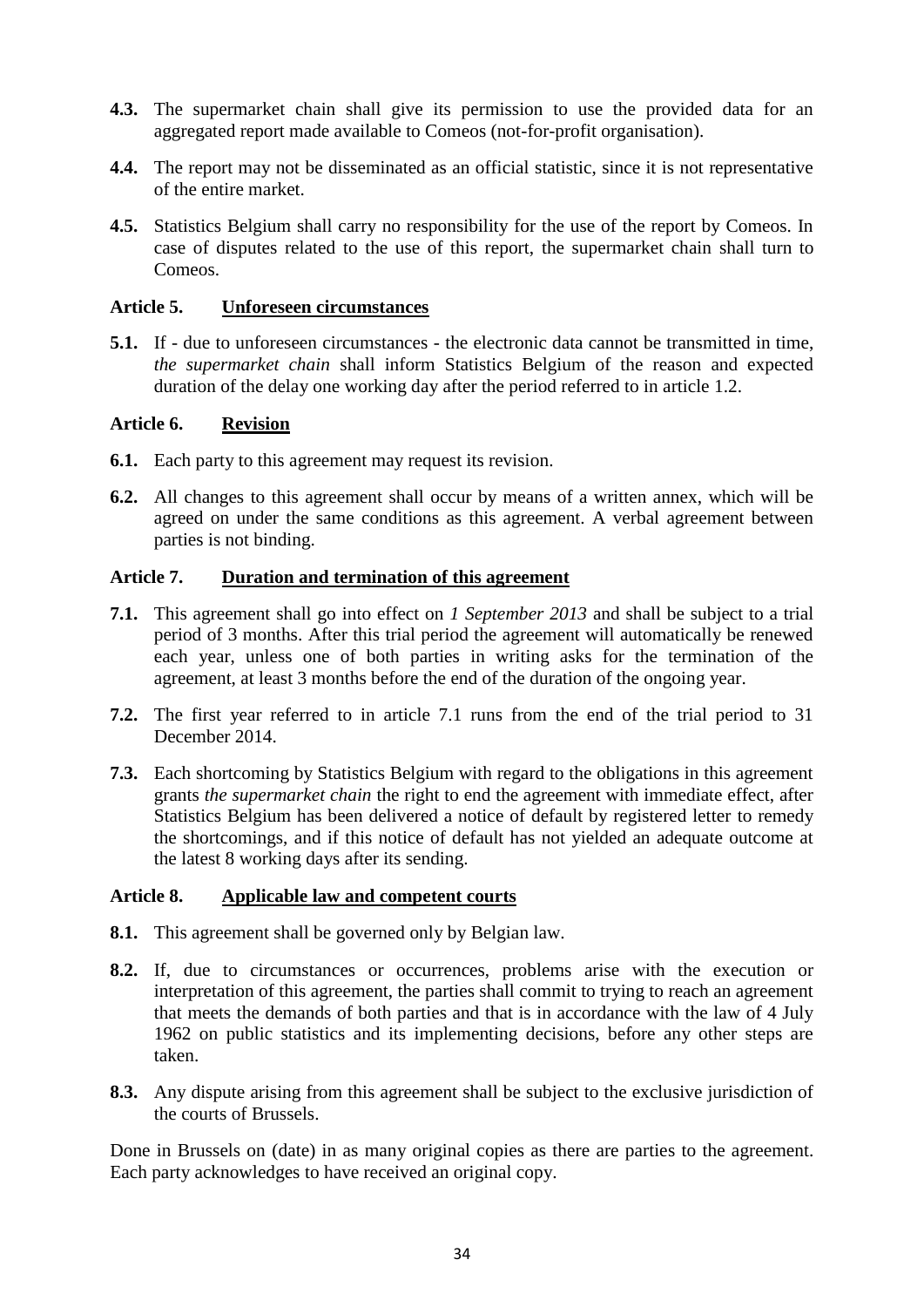*For the supermarket chain*

*For* **the Belgian State (Thematic Department Prices of Statistics Belgium of the SPF Economy, SMEs, Self-Employed and Energy)**

*Name,* 

*Deputy Prime Minister and Minister of Economy,*

*Name*

*Function*

*List of annexes:*

- *1. List of data to be provided per product*
- *2. List of the products concerned*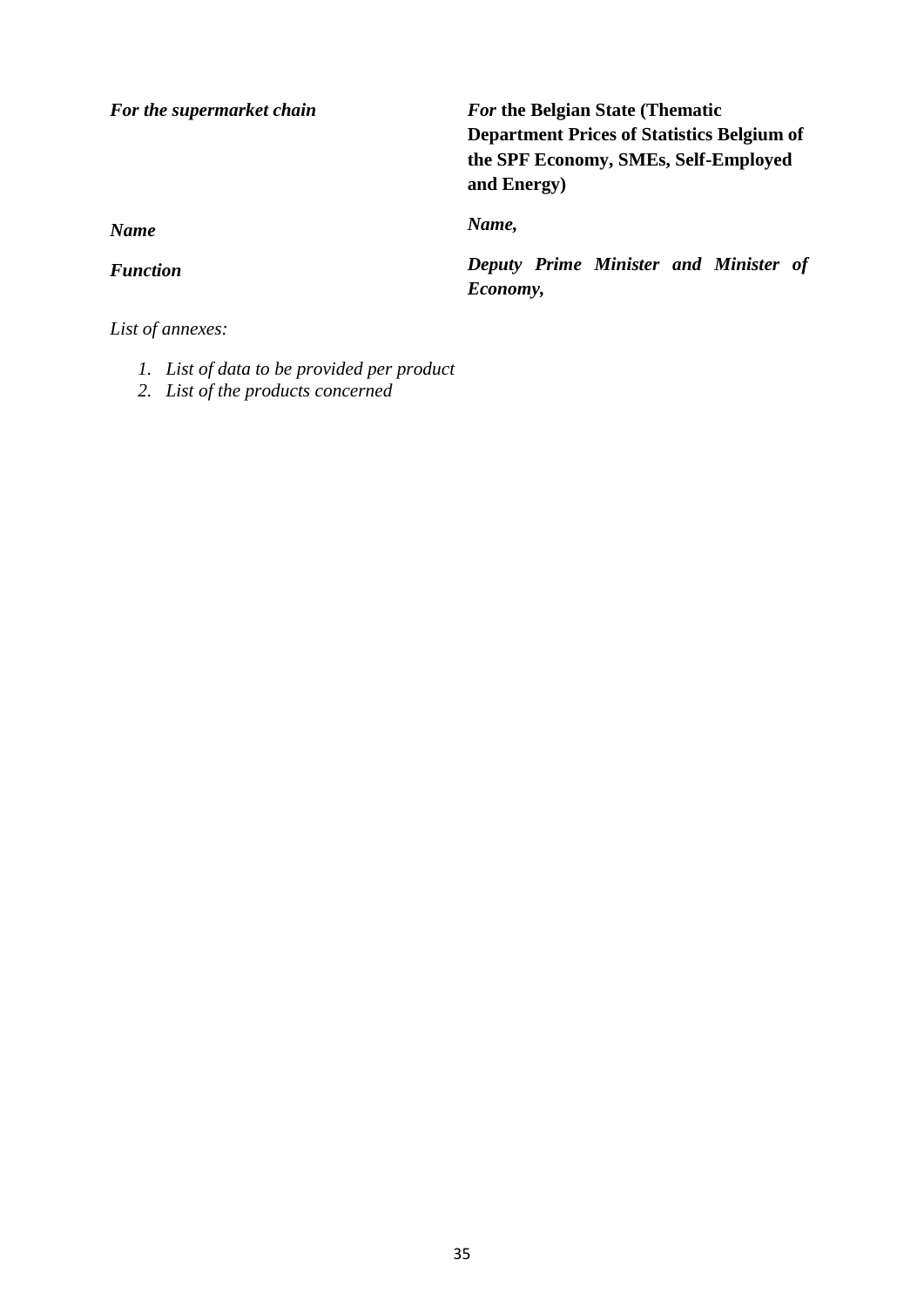## **Contract**

*Supplier*, for the purpose of the present contract represented by *name / position*

and

Statistics Netherlands, in this document further referred to as CBS, for the purpose of the present contract represented by *name / position*

taking into consideration that:

- for the calculation of the consumer price index (CPI), CBS is obliged to conduct price observations at branches of *supplier*;
- CBS aims to conduct price observations and observations on behalf of as many statistics as possible, such as turnover statistics, by using available electronic data on sales and volumes of items;
- The above will improve the reliability of the consumer price index;

have agreed as follows:

### **Article 1 Provision of information to CBS**

- 1. *Supplier* shall provide weekly data in electronic format for the monthly production of the CBS consumer price index.
- 2. *Supplier* shall provide the data in accordance with the agreed record description as specified in Annex 1 to this document.
- 3. For timely processing of the monthly CPI, data covering one week (Monday up to and including Sunday) shall be in possession of CBS on the following Tuesday before 12.00 p.m.
- 4. The data shall be transmitted via a secure line.

### **Article 2 Use by CBS**

- 1. CBS shall use the data referred to in Article 1 solely for statistical purposes.
- 2. CBS shall use the data referred to in Article 1 to fulfil its mission to provide official information for public use, and in performing this task or related resulting tasks, shall comply with all provisions under the Statistics Netherlands Act (*Staatsblad 2003, 516*).
- 3. CBS shall ensure that no data on prices of individual supermarket chains shall be able to be deduced in any way from data published by CBS. This is in accordance with Article 37 of the Statistics Netherlands Act.
- 4. CBS shall not provide data on individual firms, households or institutions related to third parties under any circumstances, unless this is explicitly communicated and approved by both parties (see Articles 5 and 6).

### **Article 3 Data delivery free of charge**

Given the public role of CBS, the datasets shall be supplied free of charge.